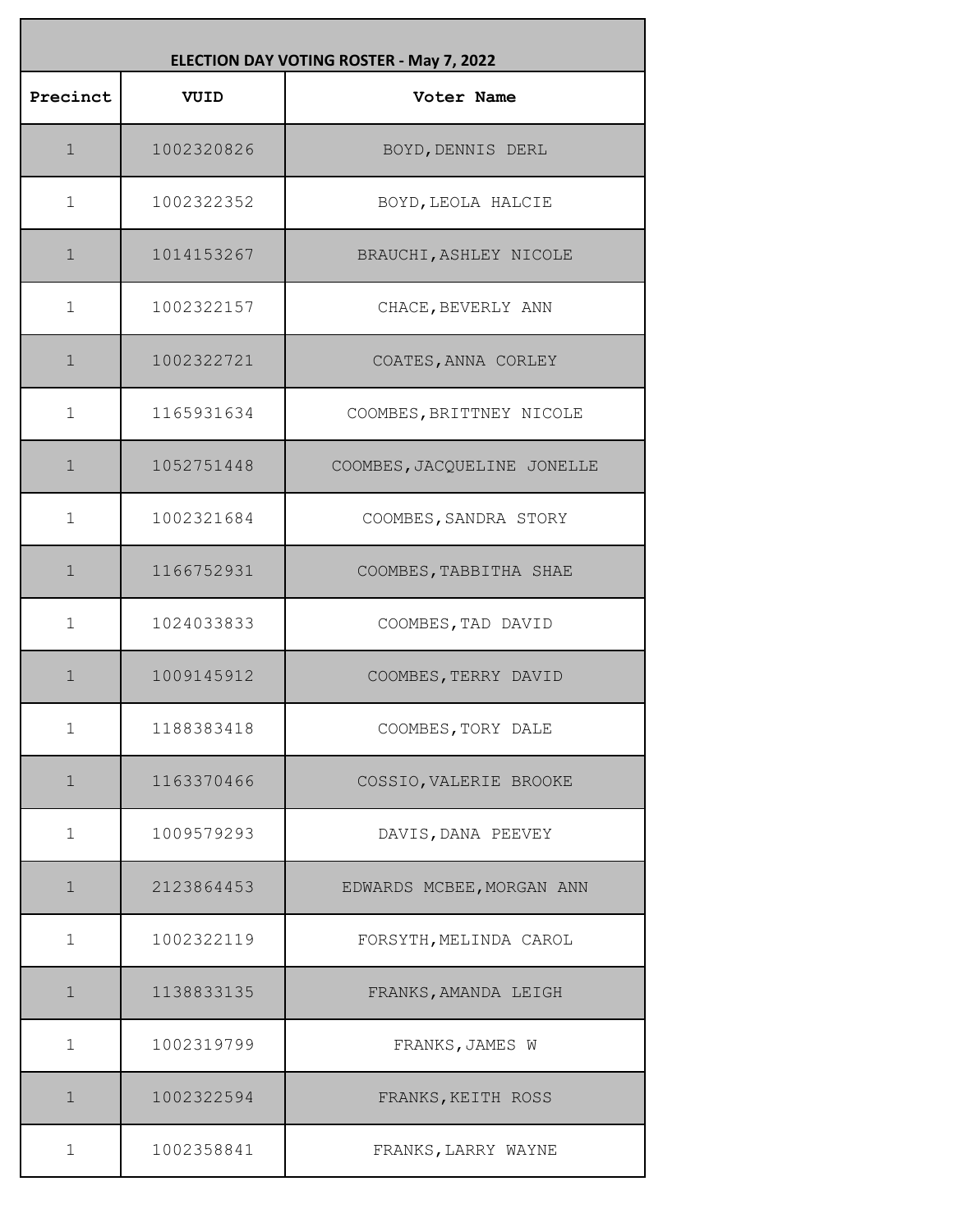| $\mathbf{1}$ | 1002319809 | FRANKS, NORA LAJUAN     |
|--------------|------------|-------------------------|
| $\mathbf{1}$ | 1011586871 | FRANKS, STEVEN RAY      |
| $\mathbf{1}$ | 1002321785 | FRY, GAYLON LAVON       |
| $\mathbf 1$  | 1002321962 | FRY, KIMBERLY DAWN      |
| $\mathbf 1$  | 1142946538 | FURGERSON, RONALD KIETH |
| $\mathbf 1$  | 1002321264 | GEE, JAMES ROBERT       |
| $\mathbf{1}$ | 2145389043 | GRAY, HAYDEN MATTHEW    |
| $\mathbf 1$  | 2149924695 | GRAY, VALERIE MARIE     |
| $\mathbf 1$  | 1002768945 | HARRIS, JOHN BURTON     |
| $\mathbf 1$  | 1002322029 | HENSON, DEBORAH JEANINE |
| $\mathbf 1$  | 2189812733 | HENSON, HAYDEN CONNER   |
| $\mathbf 1$  | 1002391851 | HENSON, JAY GLEN        |
| $\mathbf 1$  | 1048700664 | HUDSON, SUZAN ELAINE    |
| $\mathbf 1$  | 1004643578 | HYSINGER, HELENA ANN    |
| $\mathbf 1$  | 1002320698 | JACKSON, BARRY KEVIN    |
| $\mathbf 1$  | 1002320835 | JACKSON, LENDI ANN      |
| $\mathbf 1$  | 1002319982 | KLEIN, BEVERLY SUE      |
| $\mathbf 1$  | 1002320009 | KLEIN, ROBERT LEROY     |
| $\mathbf 1$  | 1002320045 | LIVINGSTON, JUDY ANN    |
| $\mathbf 1$  | 1162344745 | MCBEE, BRANDON KYLE     |
| $\mathbf 1$  | 1002321152 | MCBEE, DARON D          |
| $\mathbf 1$  | 1002321168 | MCBEE, MECCA SHEL       |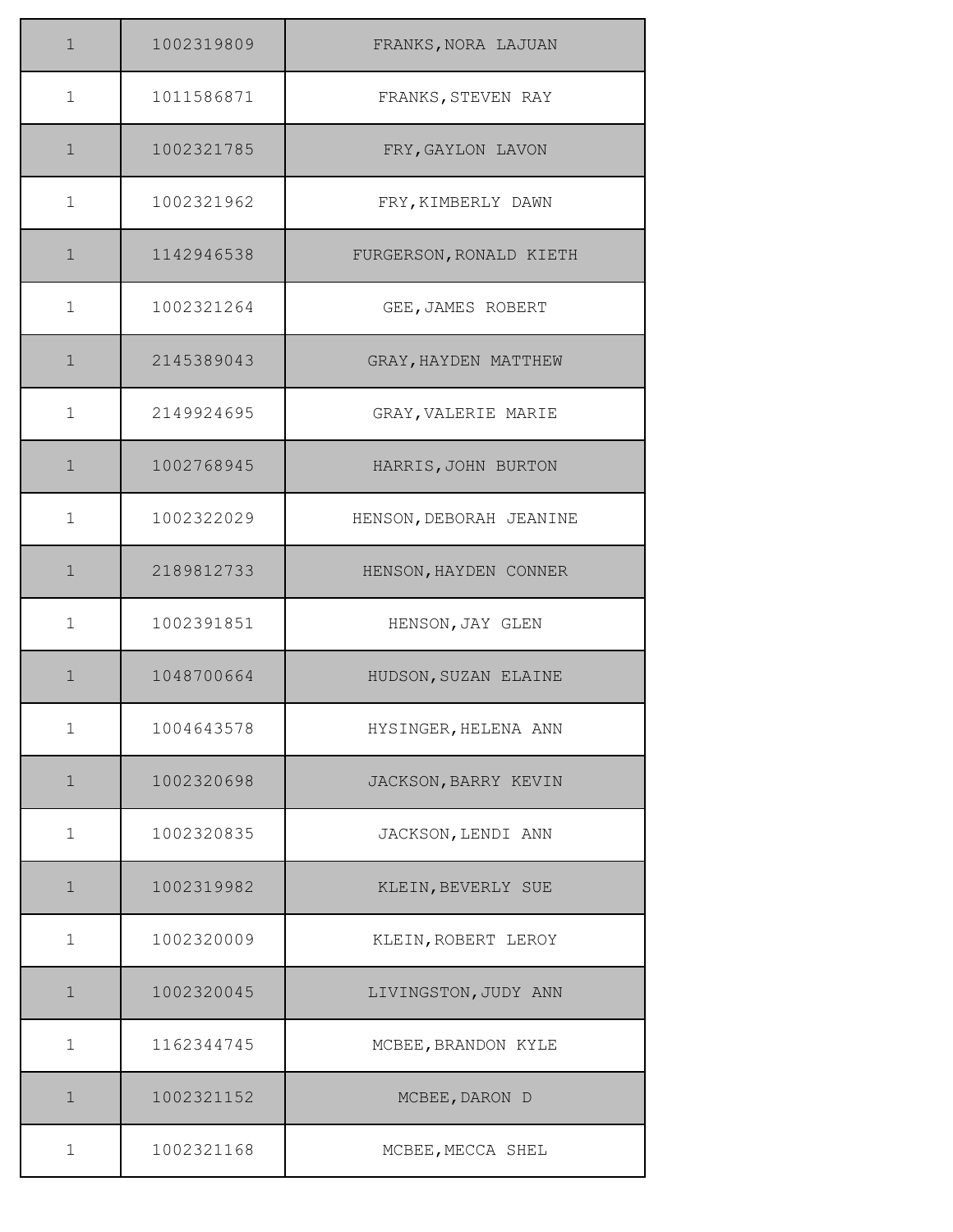| $\mathbf 1$  | 1002329917 | MCBEE, PATRICIA DARLENE   |
|--------------|------------|---------------------------|
| $\mathbf 1$  | 1002329929 | MCBEE III, WILLIAM DELMAS |
| $\mathbf 1$  | 1002320937 | MCMULLEN, RICHARD RAY     |
| $\mathbf 1$  | 1182017508 | MILLER, ASHLEY KAY        |
| $\mathbf{1}$ | 1002321357 | MILLER, KENNETH EDWARD    |
| $\mathbf 1$  | 1025773049 | MILLER, NICHOLAS ANDREW   |
| $\mathbf 1$  | 1220131407 | MIZE, BRUCE WYANE         |
| $\mathbf 1$  | 2120828106 | MIZE, RACHEL ELISE        |
| $\mathbf 1$  | 1002321181 | MOORE, FRANCES ELAINE     |
| $\mathbf{1}$ | 1002321576 | MOORE, RICHARD ALLEN      |
| $\mathbf{1}$ | 1012289438 | MUSICK, BONITA CANADAY    |
| 1            | 1002320107 | NICKEL, KENNETH WAYNE     |
| $\mathbf 1$  | 1002320111 | NICKEL, MARY              |
| $\mathbf 1$  | 2120017632 | PEEVEY, KRISTA MICHELLE   |
| $\mathbf 1$  | 1002351369 | PORTER, GAVIN LEE         |
| $\mathbf 1$  | 1021089111 | PORTER, KELLEY MICHELE    |
| $\mathbf 1$  | 1166302532 | RAY, KENDRA LYNNE         |
| $\mathbf 1$  | 1002691198 | RAY, MELANIE BETH         |
| $\mathbf 1$  | 1002359691 | RAY, MICHAEL JAMES        |
| 1            | 1002320176 | ROBERSON, DONNA KAY       |
| $\mathbf 1$  | 1002320182 | ROBERSON, GARREL J        |
| 1            | 1002337557 | SCULLY, CYNTHIA ROSE      |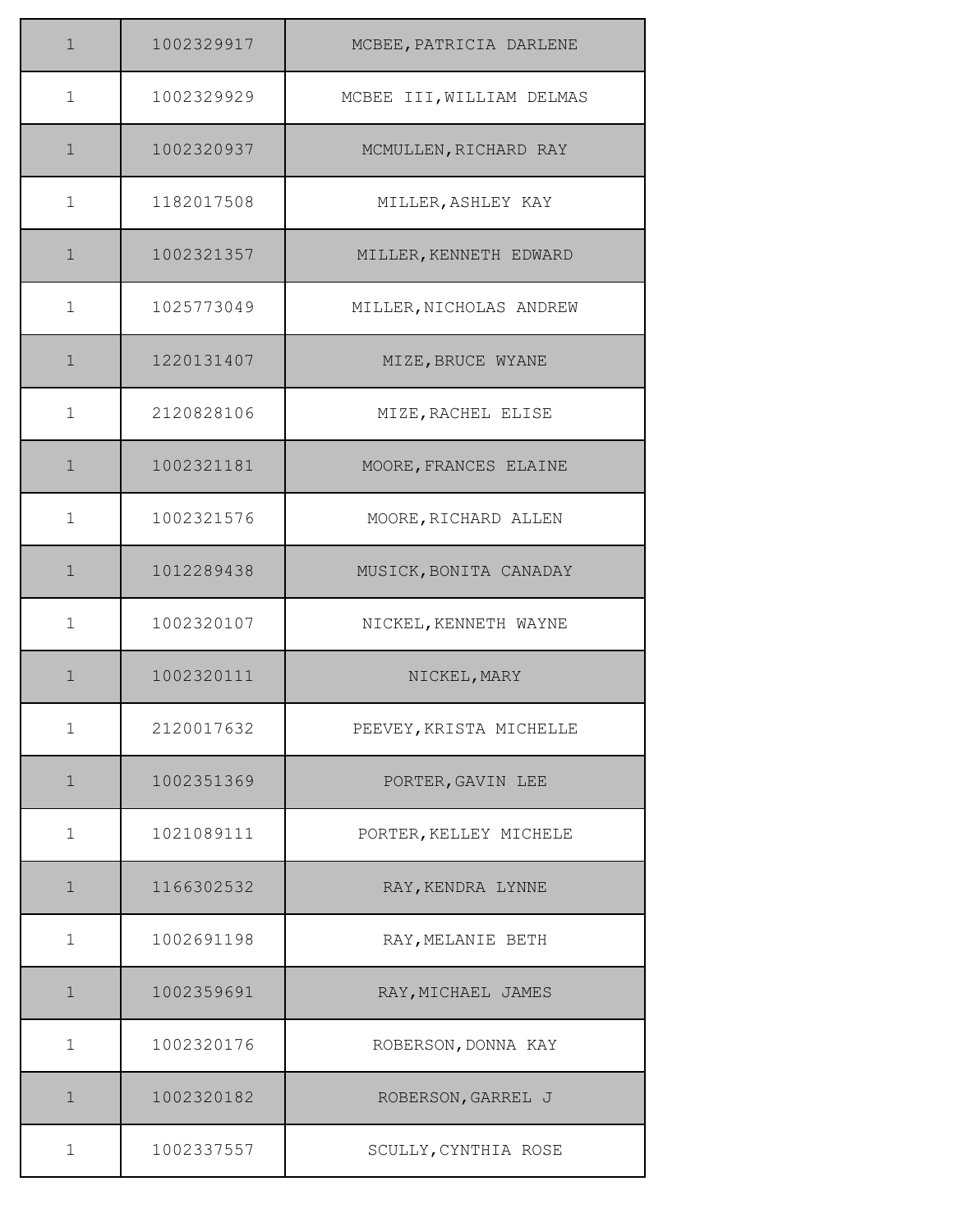| $\mathbf 1$    | 1009284637 | SIMPSON, CAROLYN          |
|----------------|------------|---------------------------|
| $\mathbf 1$    | 1021296073 | SIMPSON, CECIL SCOTT      |
| $\mathbf 1$    | 1170677528 | SMITH, HALEY JEANNETTE    |
| $\mathbf 1$    | 1164407491 | SMITH, MATTHEW THOMAS     |
| $\mathbf 1$    | 1158188373 | SOTO, MISTY LEE           |
| $\mathbf 1$    | 1172542664 | SPROUSE, EMILY JOANN      |
| $\mathbf{1}$   | 1153683352 | SPROUSE, JEREMY LUCAS     |
| $\mathbf{1}$   | 1002320857 | STEELE, MICHEL RAY        |
| $\mathbf 1$    | 1014202551 | STEGALL, JERRY WAYNE      |
| $\mathbf 1$    | 1002320225 | STEPHENS, MAXINE          |
| $\mathbf{1}$   | 1194630079 | WAINSCOTT, LARRY DON      |
| $\mathbf 1$    | 1007128723 | WALLACE, NITA DEANN       |
| $\mathbf{1}$   | 1002338271 | WALSH, LINDA CAROL        |
| $\mathbf 1$    | 1024118679 | WARNER, PATSY LOUISE      |
| $\mathbf 1$    | 1002320423 | WATSON, CAROLE            |
| $\mathbf 1$    | 1002321077 | WOODARD, JOHN EDWARD      |
| $\mathbf 1$    | 1002321083 | WOODARD, KATHRYN MAY      |
| $\mathbf 1$    | 1220131668 | YOUNG, CHAD HENSON        |
| $\overline{2}$ | 1186310851 | ANDERSON, DEVNEY PAIGE    |
| $\mathbf{2}$   | 1184892402 | ANDERSON, MICHAEL ALAN    |
| $\overline{2}$ | 1002363568 | ARNZEN, CHRISTOPHER ALVIN |
| $\overline{2}$ | 2136021966 | ARNZEN, KAYLEE KAY        |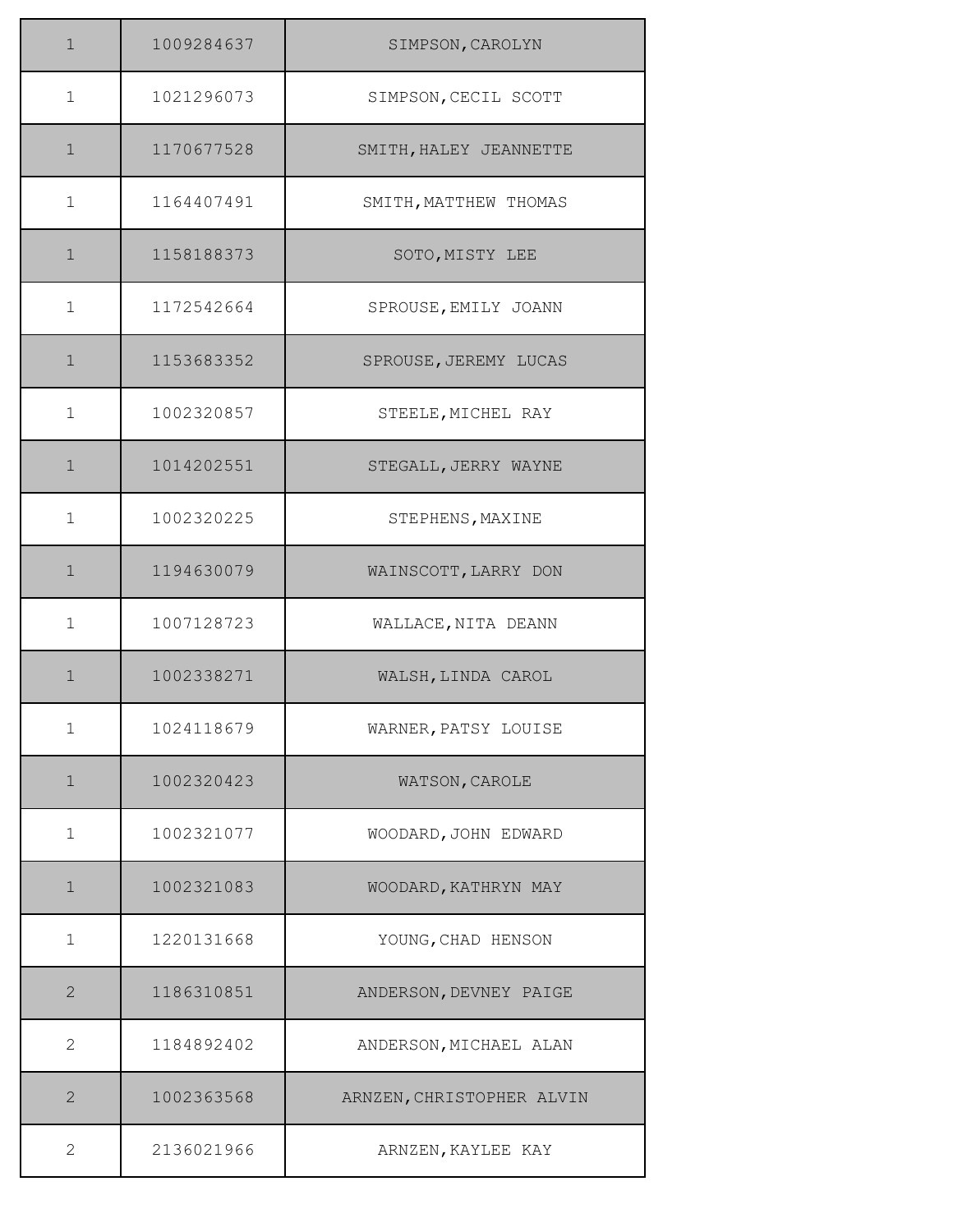| $\overline{2}$ | 1141360886 | ARNZEN, KEITH DAMIAN      |
|----------------|------------|---------------------------|
| $\overline{2}$ | 1141362544 | ARNZEN, PAMELA KYM        |
| $\mathbf{2}$   | 1019098652 | ARNZEN, SHANDA KAY        |
| 2              | 2155906565 | ARNZEN, ZERICK ALVIN      |
| $\overline{2}$ | 1002327801 | BELKNAP, SACORA LYNN      |
| 2              | 1008983936 | BRIDGEMAN, SANDI E        |
| $\overline{2}$ | 2154888908 | BRIDGEMAN, WILLIE L       |
| $\overline{2}$ | 2137127421 | BRIDWELL, ALFRED EARL     |
| $\overline{2}$ | 2137127445 | BRIDWELL, LORETTA POOLE   |
| $\overline{2}$ | 1035480931 | BRYANT, SKYLA D'RENE      |
| $\overline{2}$ | 2162826155 | BURGER SUEN, MARY ANN     |
| $\overline{2}$ | 2157954141 | CARLSTROM, GLENNALEE VERN |
| $\overline{2}$ | 2180388362 | CHISUM, EMMA FAITH        |
| 2              | 1002692000 | CHISUM, LEIGH JENE        |
| $\overline{2}$ | 1002338105 | CONDO, BRENDA L           |
| $\overline{2}$ | 1013836401 | COOK JR, ROBERT LYNN      |
| $\mathbf{2}$   | 1002399535 | CROSIER, SHARON           |
| $\overline{2}$ | 1002399519 | CROSIER, WESLEY NEAL      |
| $\overline{2}$ | 1002384751 | CUMMINGS, GARY MAX        |
| 2              | 1002384746 | CUMMINGS, SUSAN ANNE      |
| $\overline{2}$ | 1002333320 | DALTON, DEBORAH WALSH     |
| 2              | 1002395357 | DONELSON, BRENDA ELLISON  |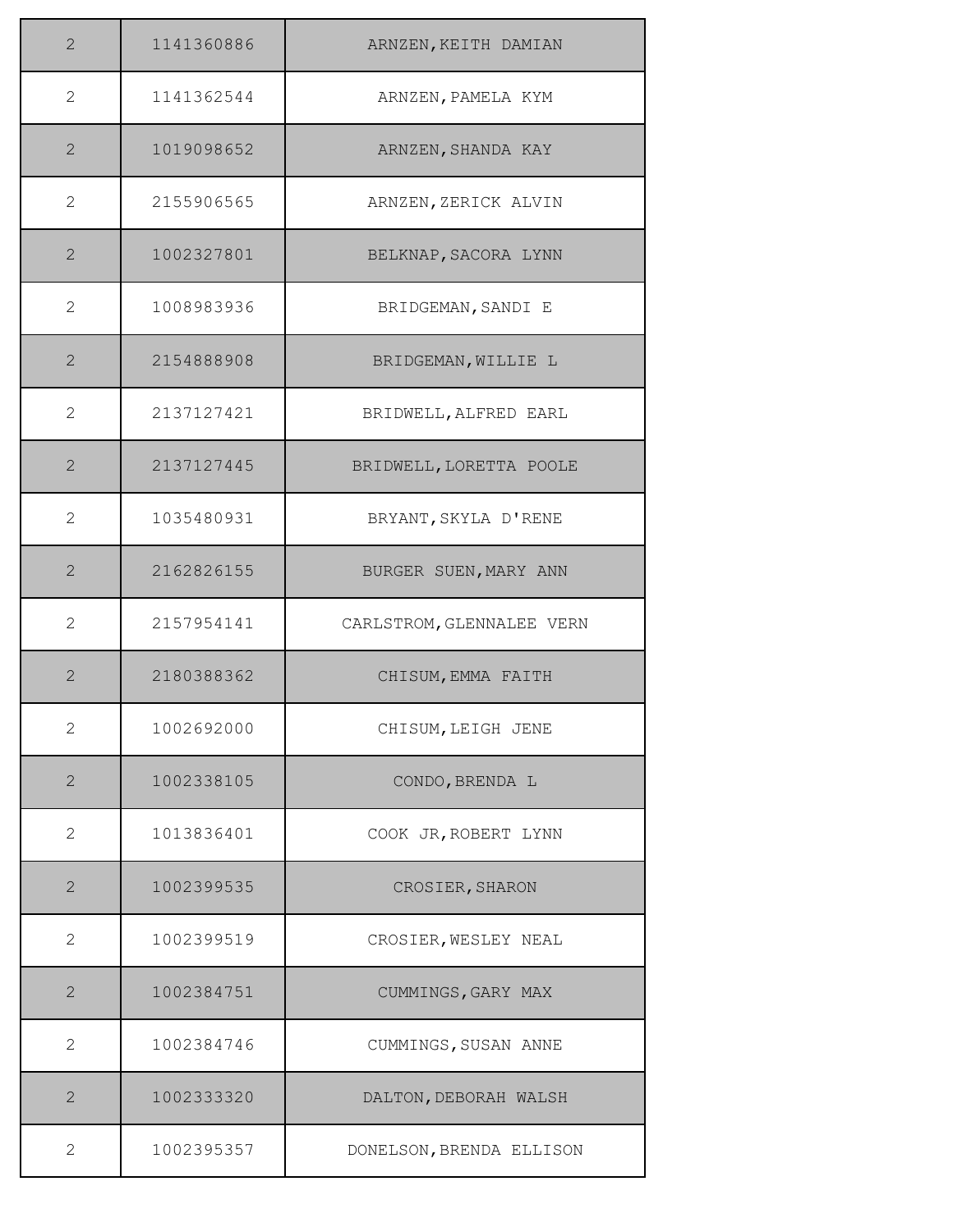| $\mathbf{2}$   | 1002367414 | FATHEREE, SUE SMITH    |
|----------------|------------|------------------------|
| $\overline{2}$ | 1002367962 | FATHEREE, TIM HOBART   |
| $\mathbf{2}$   | 1002326832 | GRIFFIN, ILA CONNER    |
| $\overline{2}$ | 1002326331 | GRIFFIN JR, J C        |
| $\overline{2}$ | 1002690894 | HAHN, SCOTT BRANSFORD  |
| 2              | 1002369828 | HALLIBURTON, VICKY LIN |
| $\overline{2}$ | 1002391418 | HENRY, CHARLES R       |
| $\overline{2}$ | 1002358110 | HENTHORN, ROBERT DEAN  |
| $\mathbf{2}$   | 1015013390 | HIETT, RANDA ROCHELLE  |
| 2              | 1002390953 | HUDSON, CLIFF EUGENE   |
| $\overline{2}$ | 1002350637 | KINDLE, EDDIE JIM      |
| 2              | 1002348928 | KINDLE, STARLA MULANAX |
| $\overline{2}$ | 1209872216 | LILES, AMBER SCHULZ    |
| 2              | 1002366996 | LILLEY, CHERYL DIANE   |
| $\overline{2}$ | 1002367008 | LILLEY, GERALD FORREST |
| $\overline{2}$ | 1002366210 | LOCKRIDGE, CHRISTAN R  |
| $\mathbf{2}$   | 1002327599 | LOGAN, JODALENE GRACE  |
| 2              | 1002369023 | MANN, WILLIAM RAY      |
| $\overline{2}$ | 2187013663 | MCKEAN, HANNAH JOY     |
| 2              | 1017370842 | MOORE, RONALD CLARENCE |
| $\mathbf{2}$   | 1002323987 | MOYER, JIMMY ROYCE     |
| $\mathbf{2}$   | 1009357642 | MURRAY, WESLEY SCOTT   |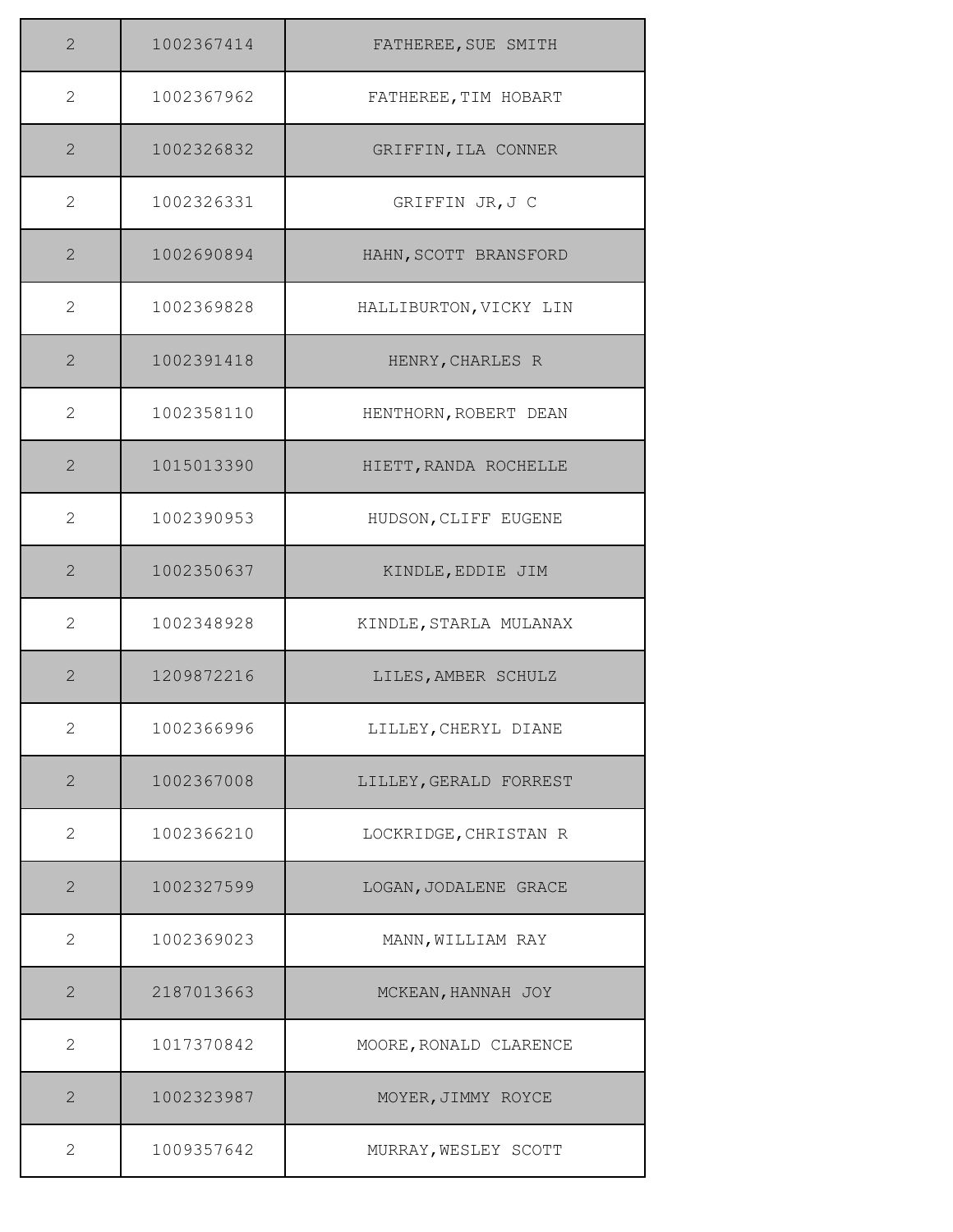| $\mathbf{2}$   | 1002354623 | NICHOLS JR, ALBERT LEE      |
|----------------|------------|-----------------------------|
| 2              | 1002354606 | NICHOLS, BARBARA MAY        |
| $\mathbf{2}$   | 1144035380 | OLIVER, SUZANNE             |
| $\overline{2}$ | 1004946572 | PEDERSON, BARBARA JEAN      |
| $\overline{2}$ | 1002386670 | REEVES, JAMES HOMER         |
| 2              | 1002409652 | RUSSELL, ANITA MARIE        |
| $\overline{2}$ | 1002374982 | SEABOURN, JOSHUA MERRICK    |
| $\overline{2}$ | 1002387370 | SHACKELFORD, JOHN SAMUEL    |
| $\mathbf{2}$   | 1002370466 | SUTHERLAND, GARY LESESNE    |
| $\overline{2}$ | 1002386269 | TAYLOR, CAROLYN             |
| $\overline{2}$ | 1002386282 | TAYLOR, JACKIE L            |
| 2              | 1002387130 | THOMPSON, JIMMIE LONG       |
| $\overline{2}$ | 1002386586 | UNDERWOOD, CHERYL LEE       |
| 2              | 1002386593 | UNDERWOOD, RONALD DEE       |
| $\overline{2}$ | 1171662004 | WAMPLER, SHARON ANN         |
| $\mathbf{2}$   | 1018735431 | WHEELER, LARA LEA           |
| $\mathbf{2}$   | 1020537474 | WHEELER, TERRY DEAN         |
| 2              | 2164591179 | WILBURN, NICHOLAS TODD      |
| $\overline{2}$ | 1002368312 | WILLIAMS, MARGARET REEBURGH |
| 2              | 1002691409 | WILLIAMS JR, ROBERT RAY     |
| 3              | 1014179341 | BOWERS, CHANDLER PAUL       |
| 3              | 1002328535 | BOWERS, CHARLES WILLIAM     |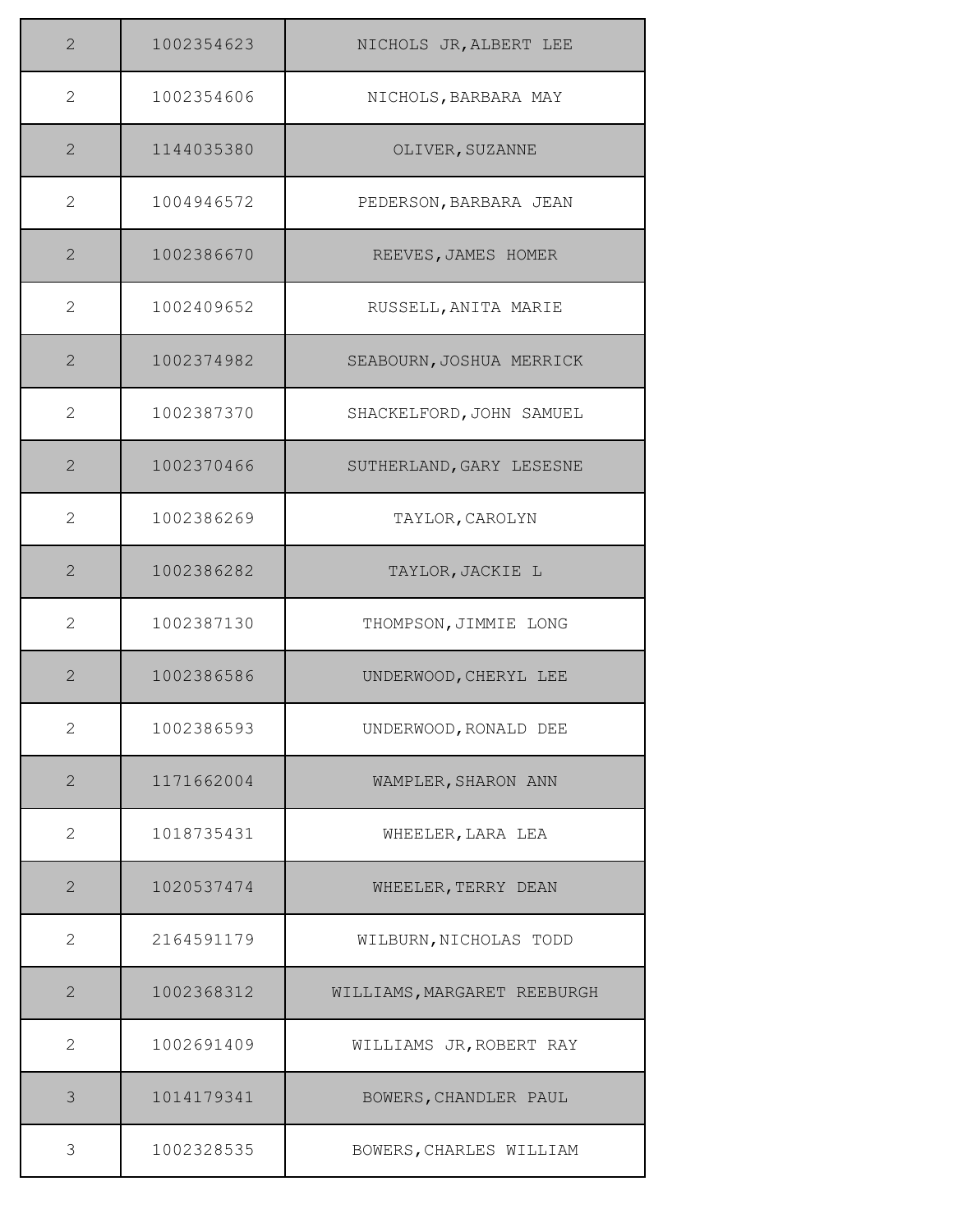| 3              | 1002329005 | BOWERS, JANYTH                 |
|----------------|------------|--------------------------------|
| 3              | 1002328574 | COLLINGSWORTH, ROSELLE VERNICE |
| 3              | 1002328883 | FIELDS, CAROLE LYNN            |
| 3              | 1026230011 | ROBISON, DIRK ORVILLE          |
| 3              | 1026365597 | ROBISON, MARJORIE JO           |
| 3              | 1002328831 | STEPHENS, MARY KAY             |
| $\overline{4}$ | 1172065822 | ARMBRISTER JR, JAMES ROY       |
| 4              | 1002329453 | ARMBRISTER, SHIRLEY L          |
| $\overline{4}$ | 1021024471 | ARMBRISTER, TAMMYE GAYLE       |
| 4              | 1153291187 | BANKS, JENNIFER NICOLE         |
| $\overline{4}$ | 1189318363 | BASS, CAROL SUE                |
| 4              | 1168525436 | BASS, KENNETH WAYNE            |
| $\overline{4}$ | 1010267068 | BILLINGSLEY, ANGELA LYN        |
| 4              | 1010267075 | BILLINGSLEY, BILLIE ZANE       |
| $\overline{4}$ | 1002335226 | BOHLAR, TONI LYNN              |
| 4              | 1018302439 | BOLIN, KAREN ROLAND            |
| $\overline{4}$ | 1002331797 | BRUCE, CYNTHIA LEE             |
| 4              | 1002732760 | BULLOCK, DEANNA MARIE          |
| $\overline{4}$ | 2130954498 | BYBEE, ANDREW WAYNE            |
| 4              | 1002332319 | BYBEE, BILLY                   |
| $\overline{4}$ | 1002333710 | BYBEE, SHAWN ANN               |
| 4              | 1013408775 | CALVERT, AMY MARIE             |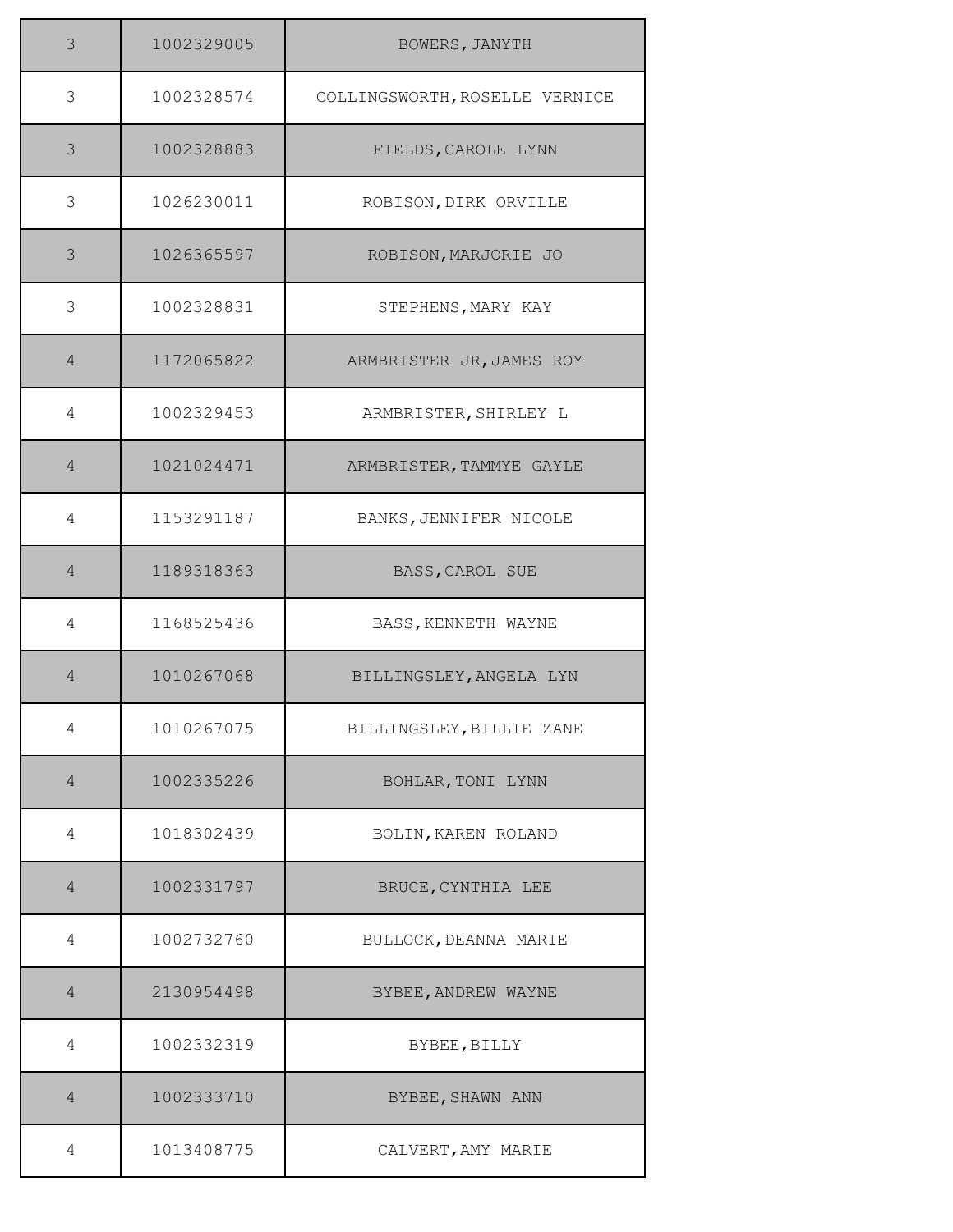| 4              | 1012614597 | CALVERT, DONALD KEITH   |
|----------------|------------|-------------------------|
| 4              | 1027925790 | CARTER, CASEY WAYNE     |
| $\overline{4}$ | 1009032322 | CARTER, TRACI DEEANN    |
| 4              | 1155626467 | CRAWFORD, WILMA MAXINE  |
| $\overline{4}$ | 1002334045 | CROCKETT, PAMELA ANN    |
| 4              | 1002334050 | CROCKETT, RICHARD KENT  |
| $\overline{4}$ | 1002335108 | FRY, JENNY EVERETT      |
| 4              | 1002330823 | HAMBRIGHT, A LA RUE     |
| $\overline{4}$ | 1002335203 | HANES, TAMMY LYNN       |
| 4              | 1002333429 | HANNON, MISTY MAE       |
| $\overline{4}$ | 1021571949 | HAYNES, SAMUEL DON      |
| 4              | 1002330909 | HAYNES, SAMUEL THACKER  |
| $\overline{4}$ | 1060399932 | HAYNES, SHERI LEE       |
| 4              | 1011691832 | HAYS, LACEY LEE         |
| $\overline{4}$ | 1023083309 | HENDERSON, SHELLY RUTH  |
| 4              | 1002331462 | HERNDON, LAURA JANE     |
| $\overline{4}$ | 1098837278 | HERNDON, RAY DARRYEL    |
| 4              | 2187649600 | HESS, AMANDA HELENE     |
| $\overline{4}$ | 1026813965 | HESS, CHRISTI RAY       |
| 4              | 1026798280 | HESS, JAMES TANNER      |
| $\overline{4}$ | 1042275280 | HOWARD, DENNIS MICHAEL  |
| 4              | 1169285325 | HUDSON JR, EARNEST LYNN |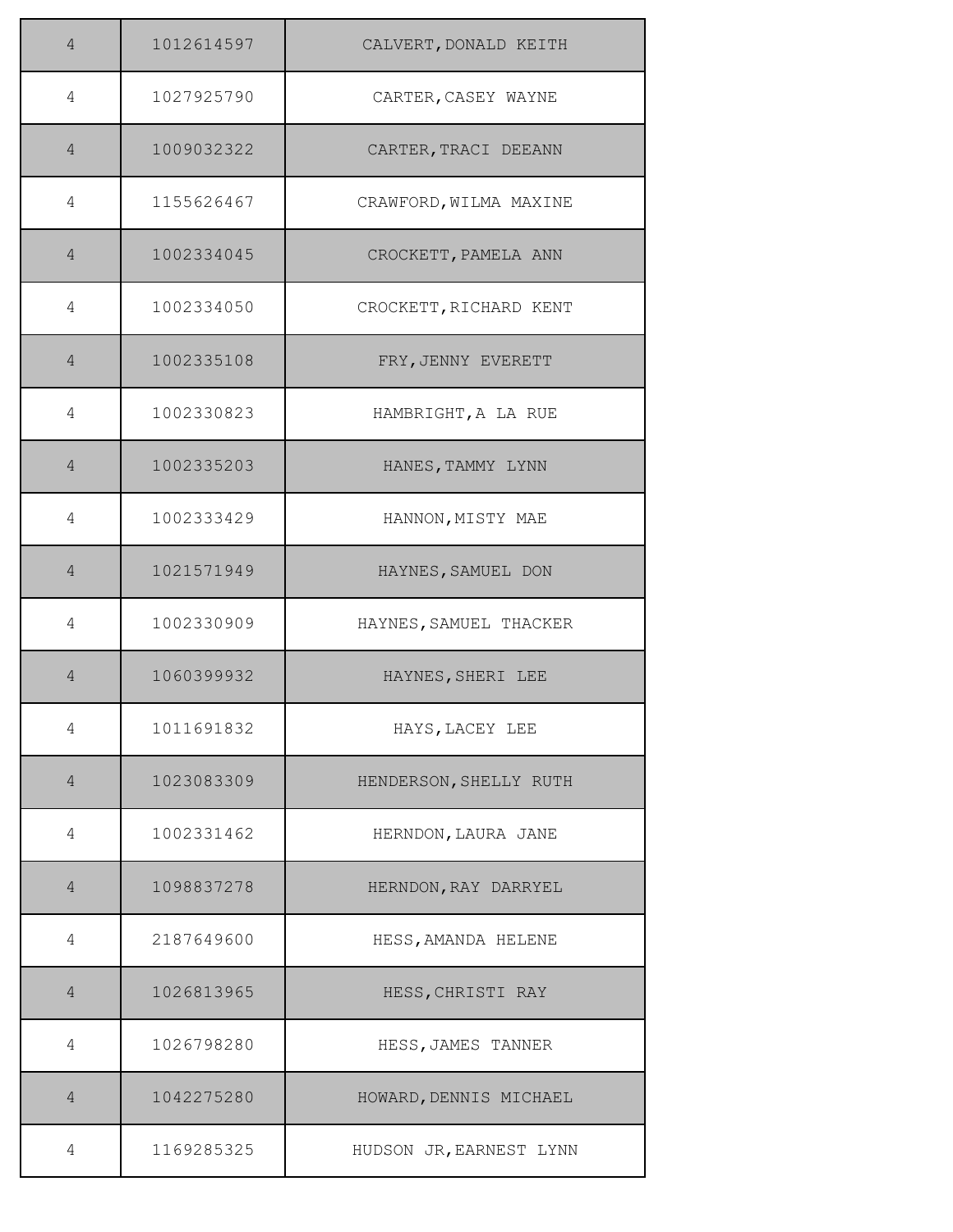| $\overline{4}$ | 1177903089 | JACKSON, MICHAEL LANKFORD |
|----------------|------------|---------------------------|
| 4              | 1002330997 | JOHNSTON, JACKIE LOYD     |
| $\overline{4}$ | 1159565022 | JOHNSTON, TAMMY KAYE      |
| 4              | 2133147950 | JONES, DEREK MARK         |
| $\overline{4}$ | 1002335196 | KIRKLAND, CARLA DENICE    |
| 4              | 1002365593 | LEATHERS, AMANDA BETH     |
| $\overline{4}$ | 1002365604 | LEATHERS, ROBERT WAYNE    |
| 4              | 1002331126 | MAGEE, JOE LYN            |
| $\overline{4}$ | 1002331135 | MAGEE, MARTHA KAY         |
| 4              | 1002411869 | MCDONALD, DEBRA KAY       |
| $\overline{4}$ | 1002332507 | MCDONALD, ROBERT LEWIS    |
| 4              | 1002331220 | MCDOWELL, MOLLY BETH      |
| $\overline{4}$ | 1165814981 | MCGLAUN, LINDA CAROL      |
| 4              | 2135887993 | MEADOWS, HAYLEA KATHRINE  |
| $\overline{4}$ | 1196641067 | PATTERSON, WENDY CHERIE   |
| 4              | 1192633110 | POLLARD, BRYAN KEITH      |
| $\overline{4}$ | 1007362605 | POLLARD, CASANDRA DANN    |
| 4              | 1216011541 | ROSSITER, BRIAN LEE       |
| $\overline{4}$ | 2176386010 | ROSSITER, MISTY DAWN      |
| 4              | 1182889563 | SEITZ, JAMI LEA           |
| $\overline{4}$ | 1002334835 | SMITH, LINDA SUE          |
| 4              | 1002335131 | SMITH, TERRY MAC          |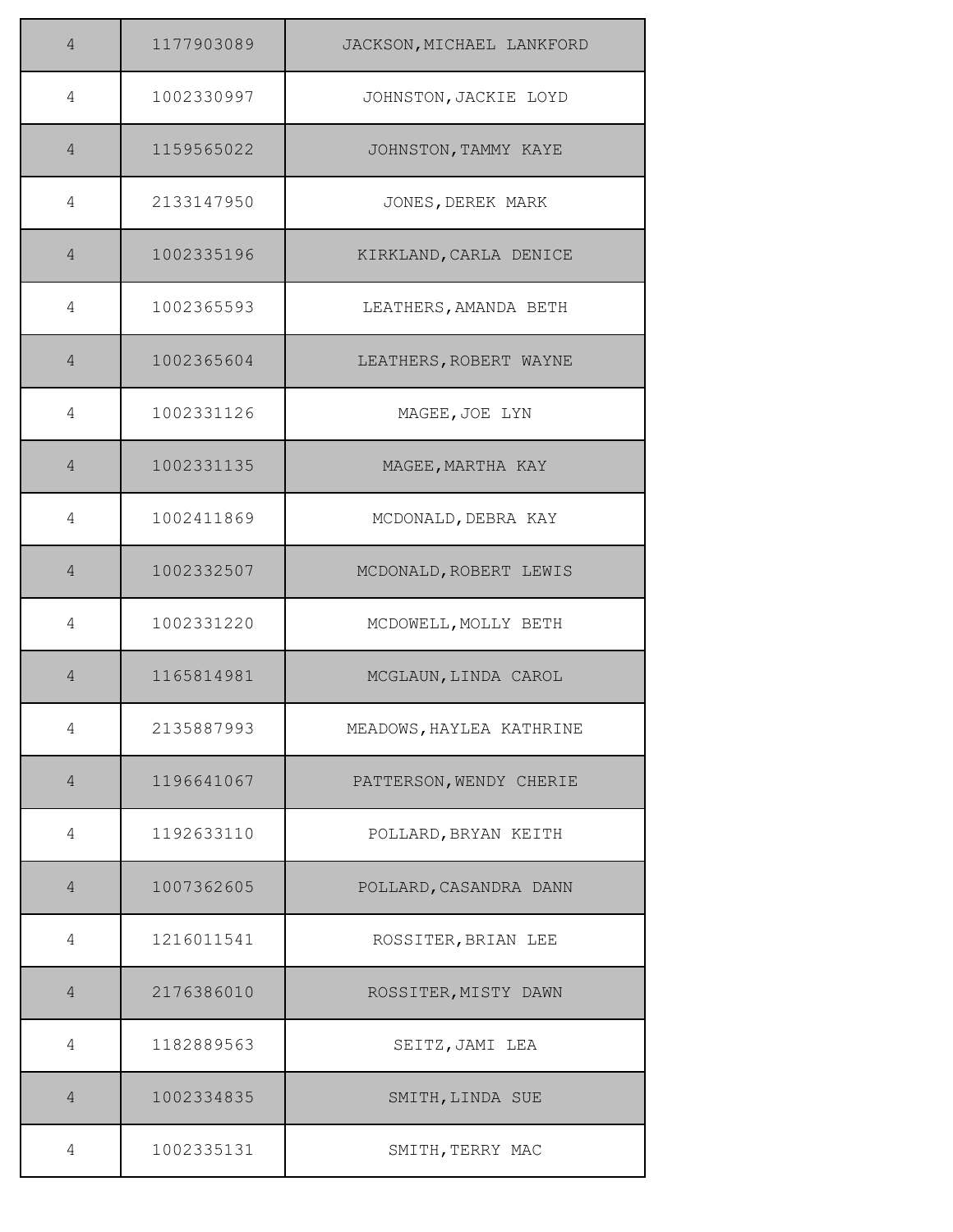| 4              | 1201092778 | SORRELLS, KATHERINE LEIGH  |
|----------------|------------|----------------------------|
| 4              | 1158081673 | SOTO, JEREMIAH JOSEPH      |
| $\overline{4}$ | 1011536796 | SPARLING, AMANDA LEIGH     |
| 4              | 1011573307 | SPARLING JR, FRANK WILLIAM |
| $\overline{4}$ | 1025715860 | STORY, MICHAEL LYNN        |
| 4              | 1026007225 | STORY, TAMELA KAY          |
| $\overline{4}$ | 1002334667 | TOLLESON, DAVID EARL       |
| 4              | 1163919227 | TOLLESON, SHANDEE RUTH     |
| $\overline{4}$ | 1009574185 | WATSON, DIANA EUGENIA      |
| 4              | 1002331784 | WEST, EVONDA JEAN          |
| 5              | 1122305385 | ALFORD, DEBRA LYNN         |
| 5              | 1122305392 | ALFORD, GREGORY LEE        |
| 5              | 1166963962 | ATWOOD JR, TEDDY JOE       |
| 5              | 1002391908 | ATWOOD, TEDDY JOE          |
| 5              | 1002405091 | BATEN, REBECCA BICHSEL     |
| 5              | 1001318406 | BORGER, MICHAEL WAYNE      |
| 5              | 1001318107 | BORGER, SHARON LYNA        |
| 5              | 1002385265 | BUCK, MICHAEL THOMAS       |
| 5              | 1002386457 | BUCK, SHIRLEY KAY          |
| 5              | 1002395666 | CAVALIER, KATHY KAY        |
| 5              | 1018297526 | CHANEY, AMY                |
| 5              | 1010844250 | CHANEY, JAMES MICHAEL      |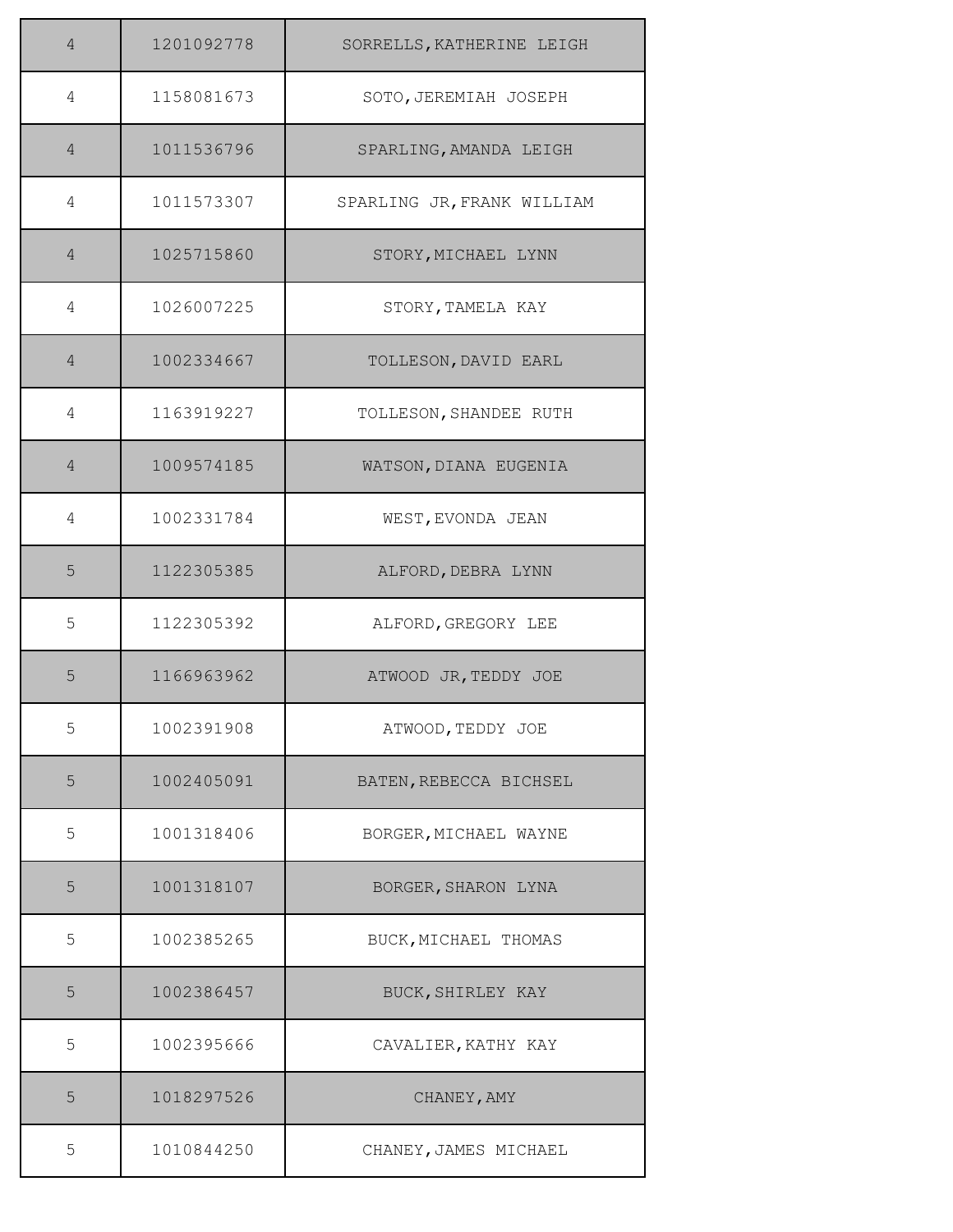| 5 | 1002404474 | COBLE, JUDY A           |
|---|------------|-------------------------|
| 5 | 1002392113 | COFER, BILLY WADE       |
| 5 | 1002392121 | COFER, DONNA CAROL      |
| 5 | 1050291768 | COLLINS, KYLE LEA       |
| 5 | 1052629361 | CONNER, ANNIE JEAN      |
| 5 | 1002392184 | CRAWFORD, ROGER DOYLE   |
| 5 | 1040825330 | DAVIS, RANDALL TODD     |
| 5 | 1007389996 | DILLS, PEGGY LOUISE     |
| 5 | 1002358335 | DOWNEY, JAMES WOODROW   |
| 5 | 1002360359 | DOWNEY, REBECCA ANN     |
| 5 | 1085068455 | DUGGAN, PATRICIA HYATT  |
| 5 | 1002403939 | DUNIGAN, EDWARD MICHAEL |
| 5 | 1002395479 | ELLIS, SHIRLEY ANN      |
| 5 | 1007004280 | FORTENBERRY, RODNEY E   |
| 5 | 1002353626 | FORTENBERRY, SHERRI E   |
| 5 | 1002406100 | FRANKLIN, ANN B         |
| 5 | 1002692555 | FRANKLIN, DARREL KENT   |
| 5 | 1155669490 | FULTZ, KAREN SUE        |
| 5 | 1002403068 | GARNER, DALE FORREST    |
| 5 | 1007351111 | GARNER, PHILLIS COLE    |
| 5 | 1009722247 | GARRISON, SHIRLEY STONE |
| 5 | 1002389292 | GAWTHROP, LARRY DEAN    |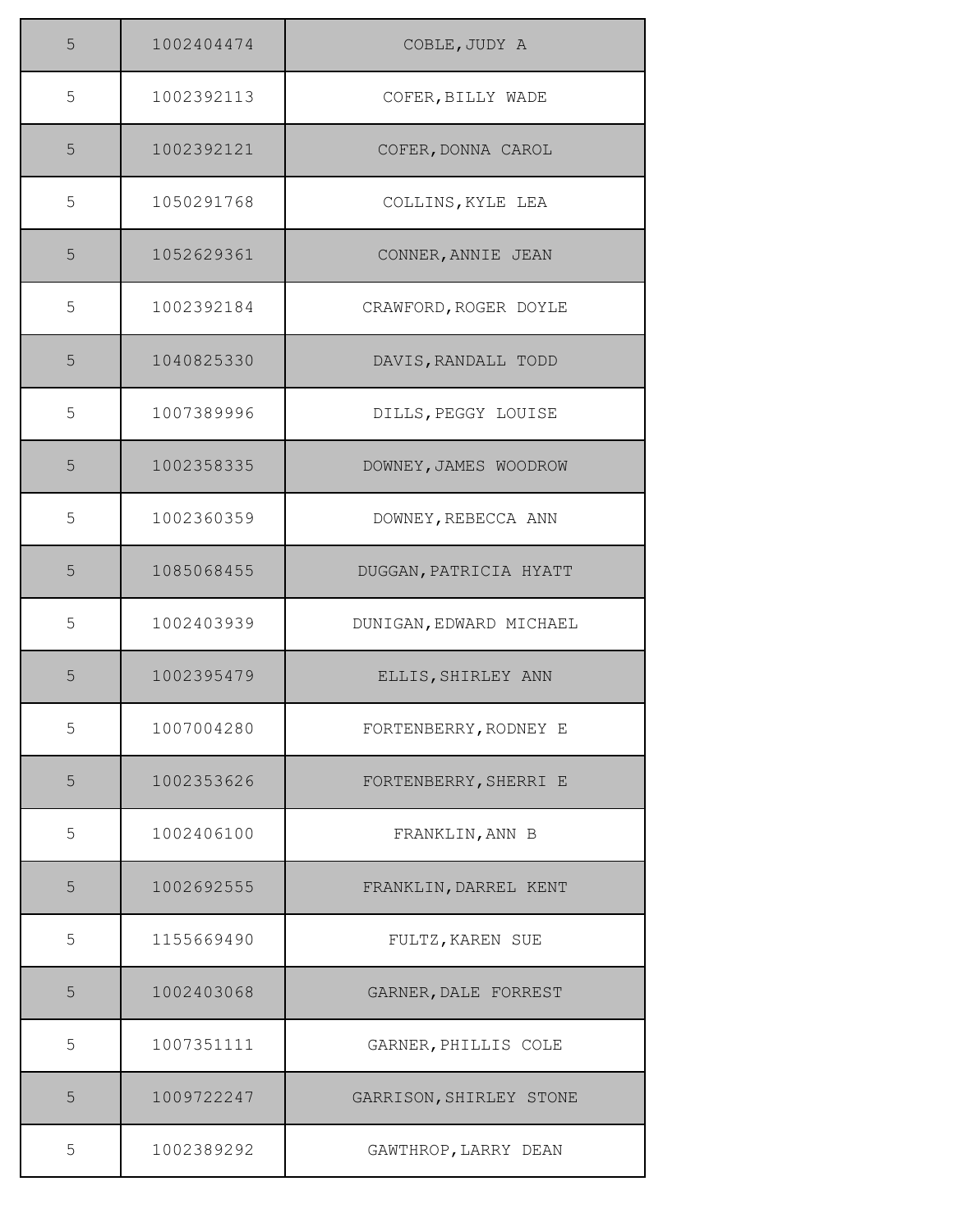| 5 | 1002389285 | GAWTHROP, MADELINE JOAN |
|---|------------|-------------------------|
| 5 | 1020105236 | GILPATRICK, RHONDA GAY  |
| 5 | 1019286294 | GOODMAN, CLINTON KEITH  |
| 5 | 1019286239 | GOODMAN, KAREN LYNN     |
| 5 | 1002412991 | GUESS, BRENDA CLOE      |
| 5 | 1002347603 | HALL, KENNETH EARL      |
| 5 | 1002402415 | HARRIS, LELA KATHLEEN   |
| 5 | 1050233910 | HARTWIG, JASON TY       |
| 5 | 1002392624 | HAYES, RONALD ERNEST    |
| 5 | 1006425307 | HUDSON, LOGAN ROSS      |
| 5 | 1011047877 | HUDSON, PATTI HOLLAND   |
| 5 | 1002389886 | HUDSON, STANLEY E       |
| 5 | 1010762690 | JENKINS, MELINDA ANN    |
| 5 | 1002353494 | JOHNSON, CHRISTIE RENEE |
| 5 | 1002414520 | KARBO, PEGGY JO         |
| 5 | 2184330880 | KAZE, NORMAN DALE       |
| 5 | 1002401293 | KEEL, LYNETTE POWERS    |
| 5 | 1019446280 | KNEISLEY, MARY          |
| 5 | 1014587637 | KURTZ, LAWRENCE GREGORY |
| 5 | 1002401802 | LEE, MADELINE CAROL     |
| 5 | 1002401818 | LEE JR, O K             |
| 5 | 1026623067 | LEIMER, DELVAN DARRELL  |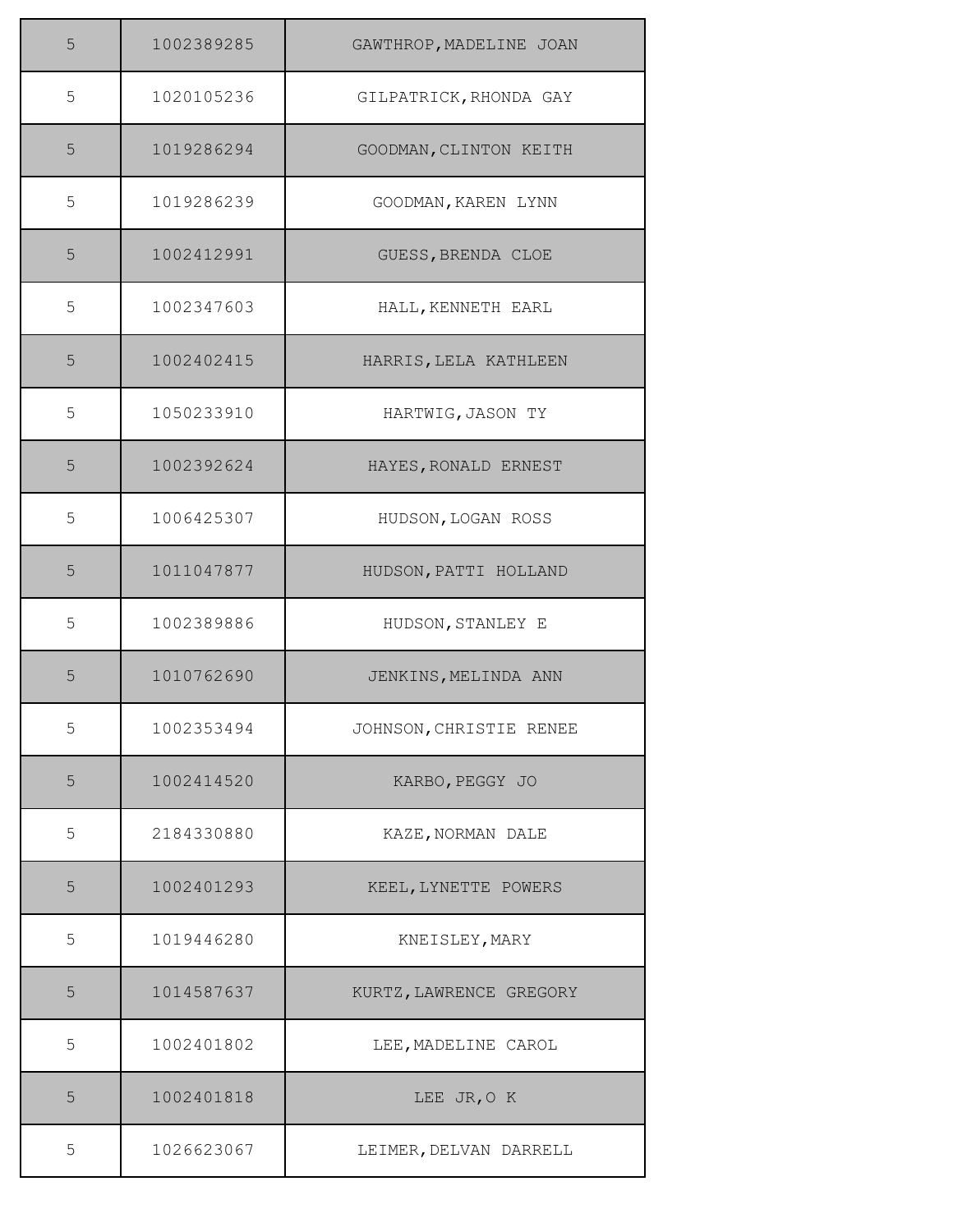| 5 | 1026623051 | LEIMER, NANCY ANN        |
|---|------------|--------------------------|
| 5 | 1002401860 | LEWIS, DALE LEE          |
| 5 | 1002409453 | LEWIS, ELMOE IRENE       |
| 5 | 1163467475 | LOPEZ, JENNIFER AMANDA   |
| 5 | 1002401989 | LOYD, JUDITH ANN         |
| 5 | 1002401991 | LOYD, PAUL DWIGHT        |
| 5 | 1002401083 | MACIEL, RICARDO          |
| 5 | 1002395175 | MALONE, GREGORY LEROY    |
| 5 | 1042150082 | MALONE, STEPHANIE ALICIA |
| 5 | 1006851405 | MANLEY, RYAN LEE         |
| 5 | 1002399947 | MARTIN, CECIL EUGENE     |
| 5 | 1003978354 | MARTIN, MARY SANFORD     |
| 5 | 1214512643 | MARTIN, MELINDA KAY      |
| 5 | 1021858499 | MARTIN, STEPHEN EUGENE   |
| 5 | 1156686526 | MARTIN, TERESA MAXINE    |
| 5 | 2168019888 | MCCURLEY, REBECCA LOIS   |
| 5 | 1002405996 | MCGIVERN, ROBERT MICHAEL |
| 5 | 1002406438 | MEAKER, AUDREY LYNN      |
| 5 | 1002406026 | MEAKER, JULIUS CLEO      |
| 5 | 1184892193 | MILLER, HOWARD WAYNE     |
| 5 | 1149267236 | MOORE, CHARLES LYNN      |
| 5 | 1010940791 | MOORE, CHERYL ANN        |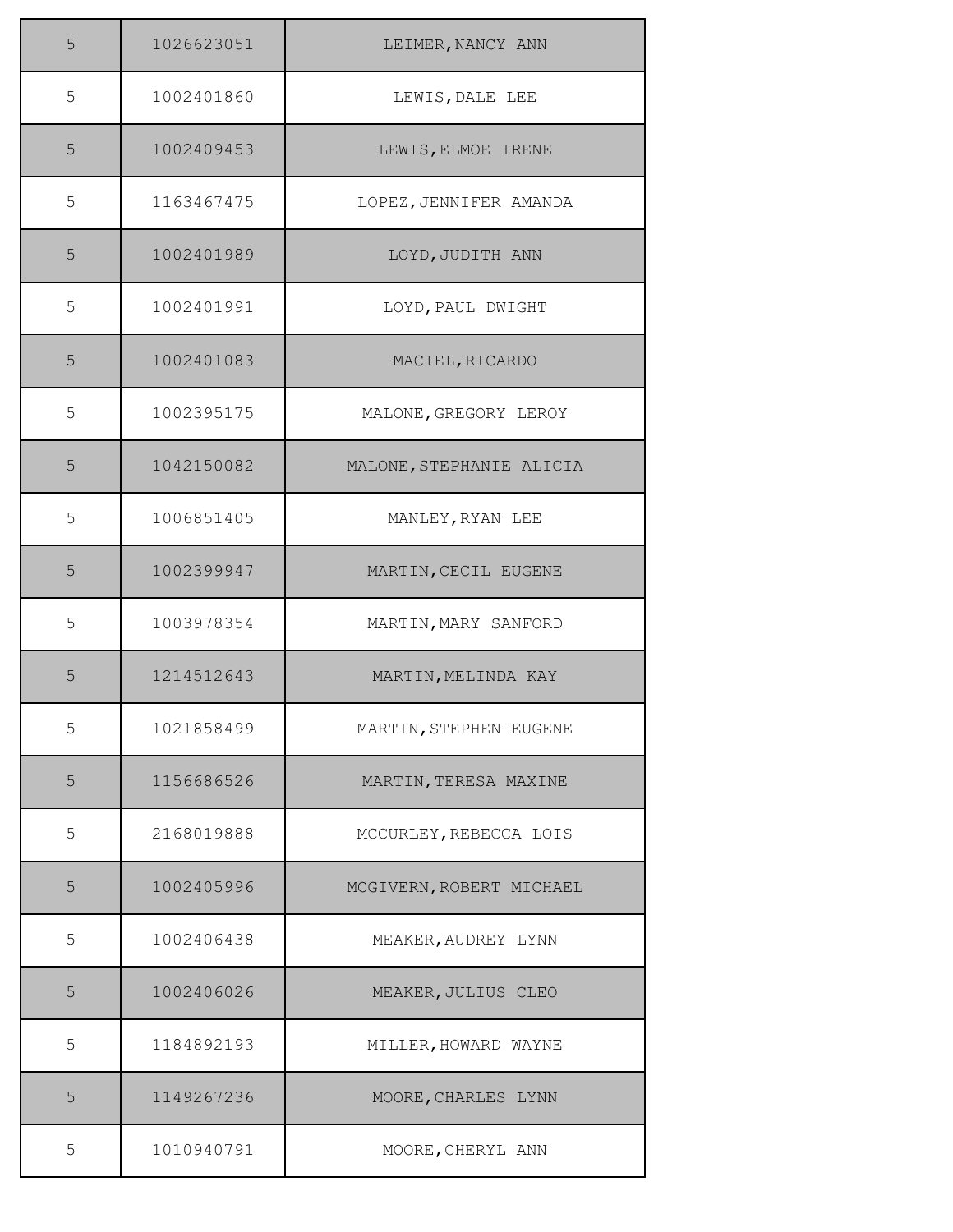| 5 | 1198688779 | MOORE, CYNTHIA BETH       |
|---|------------|---------------------------|
| 5 | 1198688831 | MOORE, DAVID E            |
| 5 | 1022613493 | MOORE, JAMES EDWIN        |
| 5 | 1002406536 | MORRISS, ROY E            |
| 5 | 1002394919 | NEWMAN, CECIL RAY         |
| 5 | 1144081314 | NICCUM, MARIE WANNER      |
| 5 | 1002400343 | PATTERSON, RHONDA KAY     |
| 5 | 1002400032 | PATTERSON, THAD ALTON     |
| 5 | 1211414280 | PEARSON, ASHLEY LAUREN    |
| 5 | 1002345095 | PEET, RICHARD DWAYNE      |
| 5 | 2158779511 | PHAGAN, JONATHAN PAUL     |
| 5 | 2158779609 | PHAGAN, MICHELLE MARIE    |
| 5 | 1042257690 | PRUETT, LARRY ALLEN       |
| 5 | 1002778143 | PUNDT, PATSY MCKINNON     |
| 5 | 2188634011 | RICHARDSON, TARA LORENE   |
| 5 | 2187501984 | RICHARDSON, WILLIAM BRYAN |
| 5 | 1014584825 | ROBERTSON, MICHAEL JAY    |
| 5 | 1002346841 | RUFF, MICHAEL RODNEY      |
| 5 | 1002346839 | RUFF, NANCY W             |
| 5 | 1155711629 | SALAZAR, JUDITH ANN       |
| 5 | 1002329131 | SCHAFFER, KELLY           |
| 5 | 1010844437 | SICKLER, DAVID BRIAN      |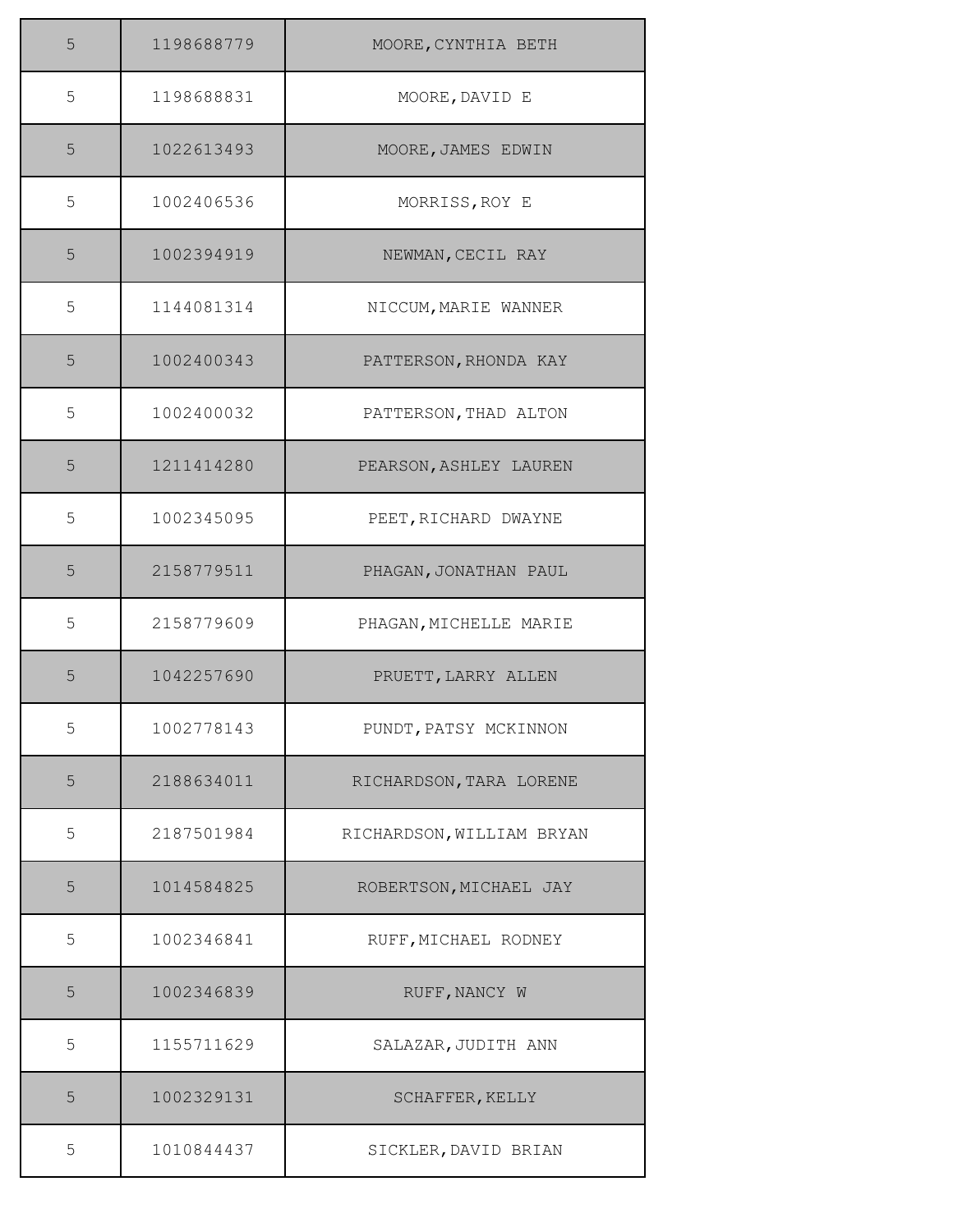| 5     | 1157309319 | SICKLER, LINDA S          |
|-------|------------|---------------------------|
| 5     | 2172799013 | SMITH, COLONEL RAY        |
| 5     | 1002411594 | SMITH, DOYLE              |
| 5     | 1158202043 | SMITH, DWINNA KAY         |
| 5     | 1013786799 | SMITH, RICKY DOYLE        |
| 5     | 1002406074 | STARNES, DONNA LOUISE     |
| 5     | 1002411628 | STARNES, GARY LYNN        |
| 5     | 1002407105 | STEGER, ROBERT ISLEY      |
| 5     | 1220507624 | WHEELER, REBEKAH JAYNE    |
| 5     | 1022613813 | WHINERY, JOHNNIE ORVILLE  |
| 5     | 1022613907 | WHINERY, PAMELA ANDERSON  |
| 5     | 1002413953 | WHITEHEAD, GAYE LYNN      |
| 5     | 1002393745 | WINBORNE, SUSAN NANETTE   |
| 5     | 1002414013 | WINTON, SHEILA D          |
| 5     | 2001782538 | YATES, BRYAN CHRISTIAN    |
| 5     | 1002405642 | YOUNG, DORIS H            |
| 6     | 1002346147 | ADERHOLT, NITA            |
| 6     | 1002346152 | ADERHOLT, TERRY PAT       |
| 6     | 1002347931 | ALLISON, HELEN BROCK      |
| 6     | 2184968675 | AMERSON, BETTY KATHERINE  |
| $6\,$ | 2184552048 | AMERSON, FREDERIC CHARLES |
| 6     | 1002357061 | AUWEN, JUDITH CAROL       |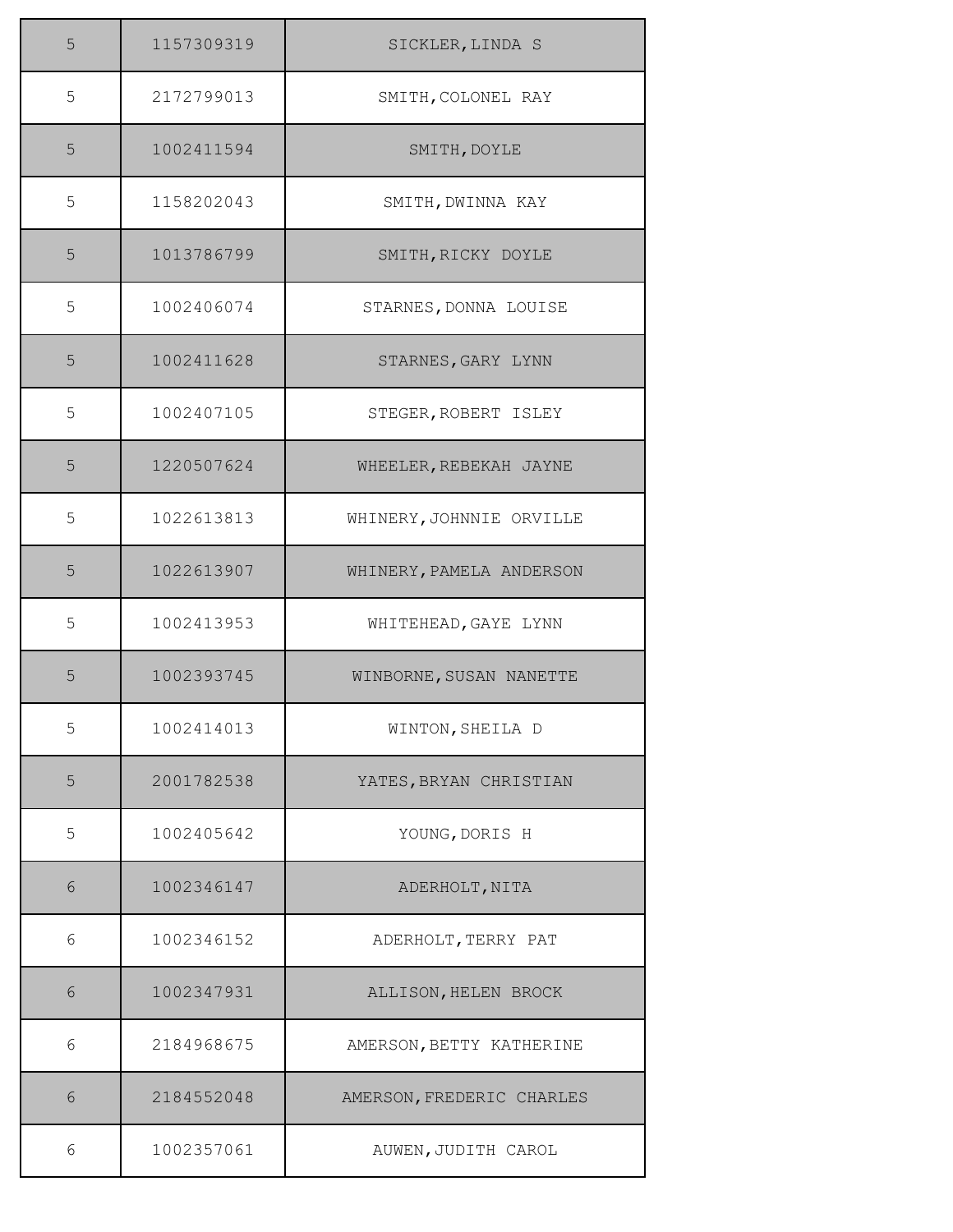| 6     | 1002357057 | AUWEN, THOMAS JOE        |
|-------|------------|--------------------------|
| 6     | 1146904726 | BARNES, CAROLYN BERLIN   |
| 6     | 1002359564 | BARTON, EMMETT LOUIS     |
| 6     | 1002359572 | BARTON, VERA MAE         |
| 6     | 1002360760 | BENNETT, JAMES EDWARD    |
| 6     | 1002361888 | BENNETT, PEGGY ALICE     |
| 6     | 1002690989 | BISHOP, JIM D            |
| 6     | 1002345053 | BISHOP, MONA DELL        |
| 6     | 1007004088 | BLADES, KENDRA KENNEDY   |
| 6     | 1002373343 | BLADES, ORVILLE L        |
| 6     | 1002343538 | BURNS, HELEN LOUISE      |
| 6     | 1002343540 | BURNS, TOMMY             |
| $6\,$ | 1002351073 | CARMICHAEL, PAUL DOUGLAS |
| 6     | 1002350824 | CARMICHAEL, SARA LEE     |
| 6     | 1150445634 | CASWELL, JIMMY LYN       |
| 6     | 1002359501 | CHANEY, CAROLYN SUE      |
| 6     | 1002346697 | CHISUM, ILA OMEGA        |
| 6     | 1002343643 | CHISUM, WARREN           |
| 6     | 1163239018 | CONGER, BARBARA JEAN     |
| 6     | 1138661084 | COTTER, CYNTHIA MAIN     |
| 6     | 1002343823 | CREE, JOE DONALD         |
| 6     | 1021956146 | DAVENPORT, ROGER ALLEN   |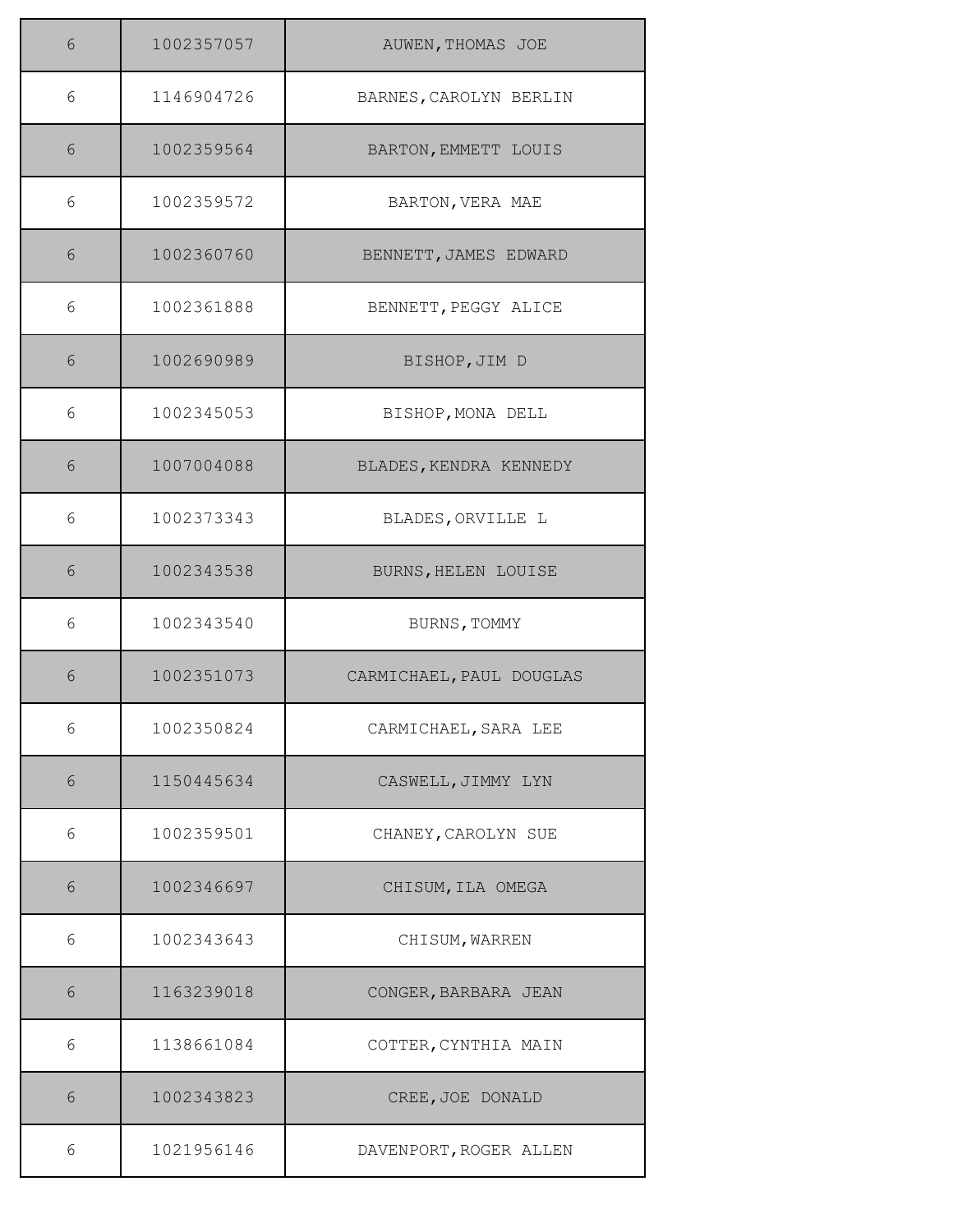| 6 | 1009045352 | DAVENPORT, SHARI CHRISTIAN   |
|---|------------|------------------------------|
| 6 | 1002354131 | DENNEY, PETER DONALD         |
| 6 | 1002349277 | DICKMAN, NELDA JOAN          |
| 6 | 1007636816 | DICKMAN, TEDDY EUGENE        |
| 6 | 1002414130 | DUENKEL, MARY SANDFORD       |
| 6 | 1002689268 | DUNN, DERAL BRYAN            |
| 6 | 1002352475 | DUNN, REBECCA ANN            |
| 6 | 1177665270 | ESTRADA, TESSA SHAY          |
| 6 | 1002346255 | FLUME, KATHERINE             |
| 6 | 1002359295 | GARNER, MELISSA RAE          |
| 6 | 1002359305 | GARNER, TERRY LYNN           |
| 6 | 1015462979 | GOLLEHER, JAMES DENNIS       |
| 6 | 1144772206 | GOLLEHER, SARAH KATHERINE    |
| 6 | 1002690943 | GOODE, RONNIE VERL           |
| 6 | 1002349663 | GOODE, S JANE                |
| 6 | 1002352481 | GREEN, KATHRYN MARY          |
| 6 | 1002352499 | GREEN, WILLIAM WESLEY        |
| 6 | 1161780587 | GULICK, GARY DEAN            |
| 6 | 1154516780 | GULICK, JANICE MATHIS        |
| 6 | 1154719546 | GUY, MISTY VAWN              |
| 6 | 1002349368 | HAYNES-THOMPSON, THRESSA JAN |
| 6 | 1002354756 | HILL, AARON CLARK            |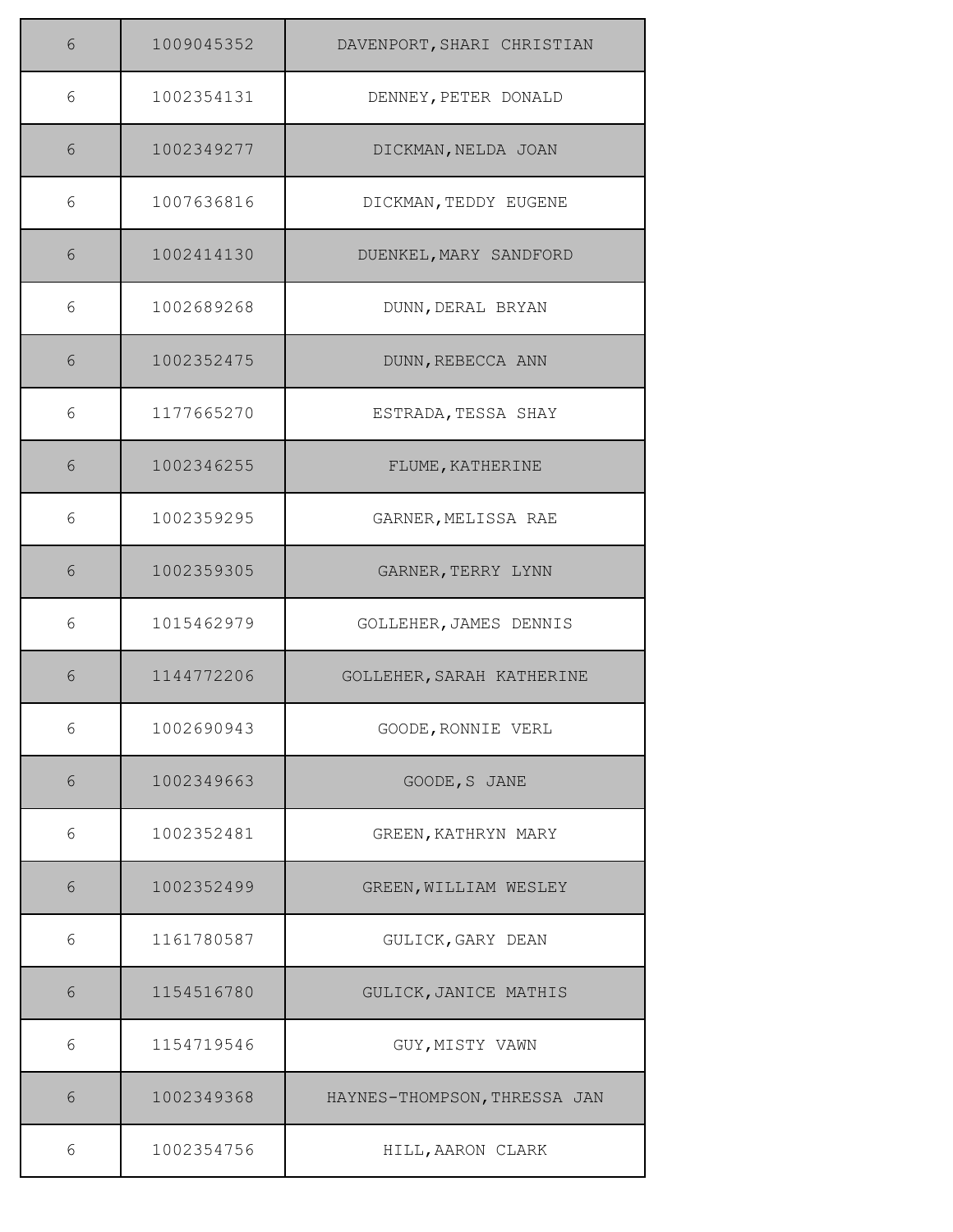| 6 | 1002354741 | HILL, DEBRA ANN           |
|---|------------|---------------------------|
| 6 | 1002348468 | HILLMAN, LESTER GENE      |
| 6 | 1002348475 | HILLMAN, TERESA LEE       |
| 6 | 1021903411 | HUDSON, BRYCE ROBERT      |
| 6 | 1010958220 | HUDSON, TANDIA ANN        |
| 6 | 1002361679 | HUGHES, FRANCES MAY       |
| 6 | 2185749082 | JOHNSON, ALEXSA LEE       |
| 6 | 1002361315 | KELLER, DEBRA JOYCE       |
| 6 | 1002361304 | KELLER, GARY WAYNE        |
| 6 | 1002350525 | KNIPP, DEBORRAH L         |
| 6 | 1002350518 | KNIPP, RONALD EUGENE      |
| 6 | 1002349573 | LANGLEY, INGLE ELAINE     |
| 6 | 1002349587 | LANGLEY, WILLIAM CARROLL  |
| 6 | 1060110225 | LAPACKA, JOHN THOMAS      |
| 6 | 1025113014 | LAPACKA, LINDA JUNE       |
| 6 | 1018751752 | LIVINGSTON, CHARLOTTE KAY |
| 6 | 1018751768 | LIVINGSTON, ROY LEE       |
| 6 | 1002360407 | LOVE, LARRY EDWARD        |
| 6 | 1002360702 | LOVE, PAULA SUE           |
| 6 | 1010464906 | MABRY, JOAN YOUREE        |
| 6 | 1010776279 | MABRY, RONALD JOE         |
| 6 | 1002336761 | MACK, SHARON ANN          |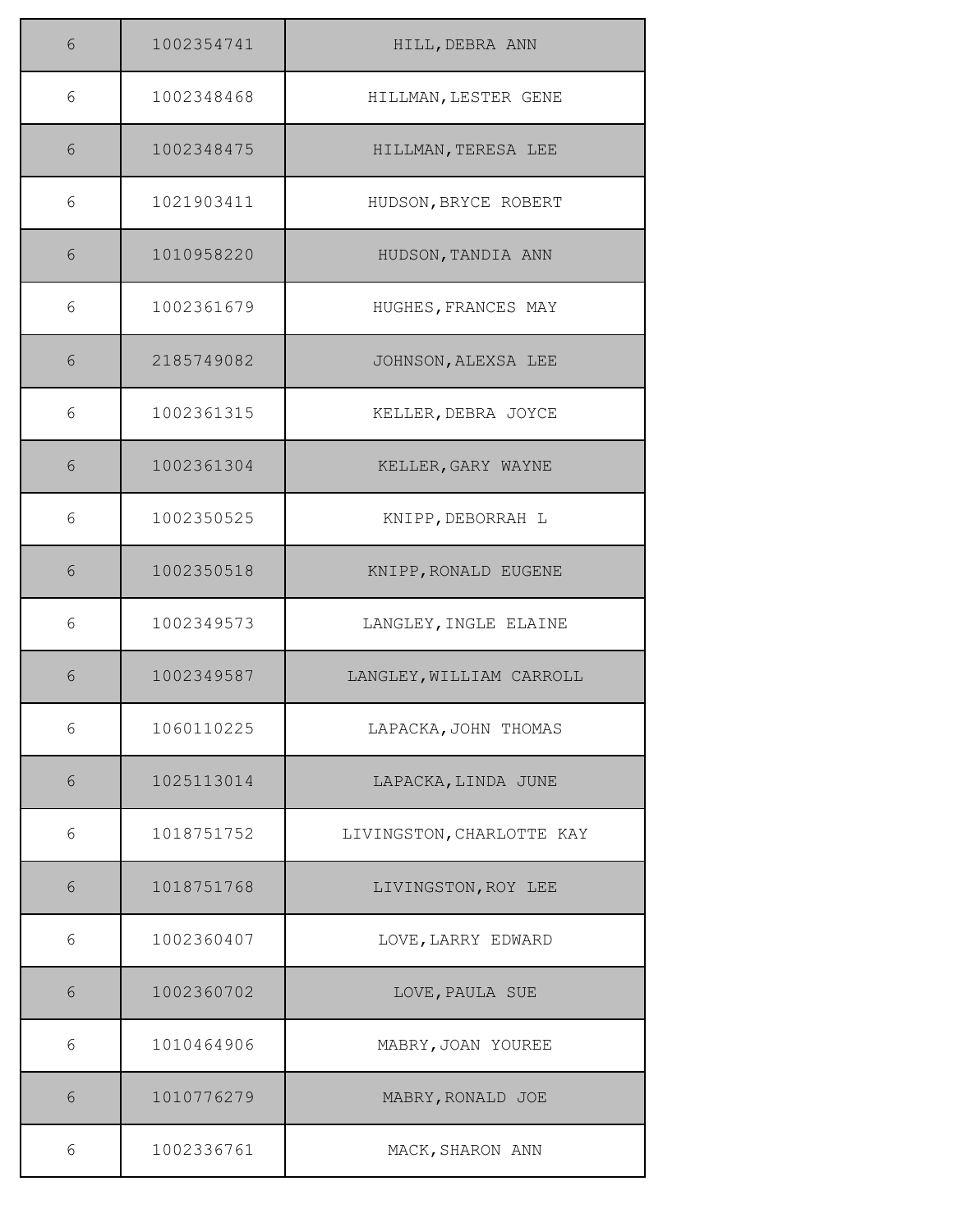| 6 | 1167733017 | MARLIN, TIMOTHY PAUL      |
|---|------------|---------------------------|
| 6 | 1002357486 | MARSHALL, EDWARD WAYNE    |
| 6 | 1002344828 | MARX, ROBERT ADAIR        |
| 6 | 1096361424 | MASTERS, MARIAN JANICE    |
| 6 | 1096361430 | MASTERS, STEPHEN CLAY     |
| 6 | 1030671256 | MAY, KENNETH JEROME       |
| 6 | 1022519550 | MAYHEW, CAPRICE SHIPLEY   |
| 6 | 1002337087 | MEADOWS, SHONDA JEAN      |
| 6 | 1021350915 | MOSER, GRAZIA LEWIS       |
| 6 | 1002346199 | NOLES, BRENDA JEAN        |
| 6 | 1002346181 | NOLES, JERRY WALTER       |
| 6 | 1002338302 | NOLTE, BELINDA CAROL      |
| 6 | 1150466191 | NOLTE, STEVEN CHARLES     |
| 6 | 1002345076 | ORR, MYRNA JEAN           |
| 6 | 1002370030 | PEPPER, JIM TOM           |
| 6 | 1021180079 | PEPPER, STACY LYNN        |
| 6 | 1002360495 | PETERS, MELINDA ANN       |
| 6 | 1042365850 | PORTER, CHRISTOPHER SCOTT |
| 6 | 1002345200 | RITTHALER, CHARLES WESLEY |
| 6 | 1002408039 | ROBBINS, GLORIA GIBSON    |
| 6 | 1002408041 | ROBBINS, LONNY RAY        |
| 6 | 1002345216 | RODEN, MONICA MARY        |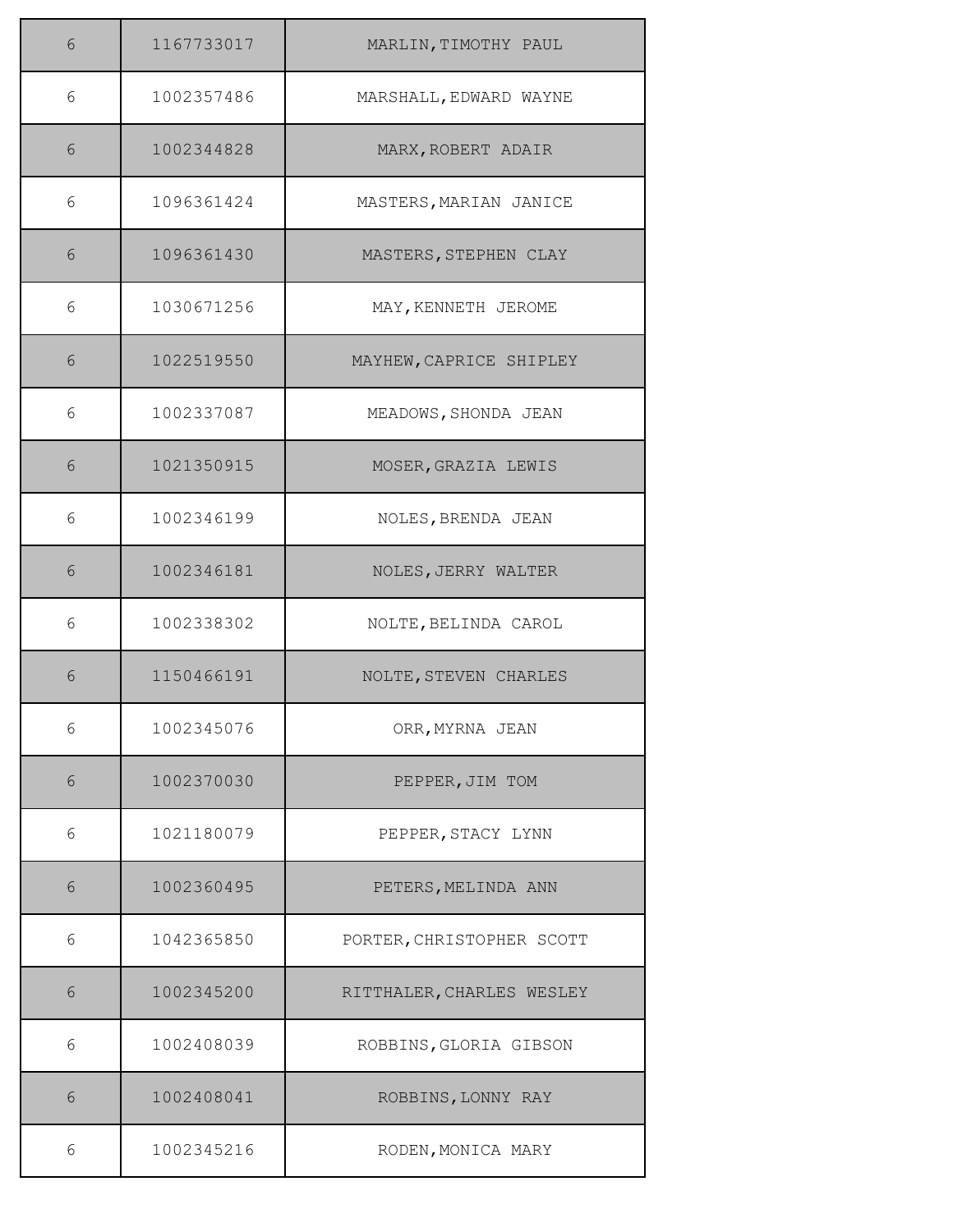| 6 | 1000652081 | SCHAEFER, BONNY SUE       |
|---|------------|---------------------------|
| 6 | 1014584991 | SCHAEFER, WALTER ROBERT   |
| 6 | 1002354051 | SCHAFER, BRYAN GLENN      |
| 6 | 1002354067 | SCHAFER, LESLIE MICHAEL   |
| 6 | 1002359978 | SCHALE, KADDA JEAN        |
| 6 | 1000473618 | SCHMIDT, RACHEL ALPHONSO  |
| 6 | 1000473639 | SCHMIDT, RONALD WAYNE     |
| 6 | 1002350055 | SCRIBNER, CATHY DAUGHERTY |
| 6 | 1002350979 | SHANNON, MAUDINE BETH     |
| 6 | 1002350980 | SHANNON, MICHAEL EARL     |
| 6 | 1002324230 | SINYARD, JAMES A          |
| 6 | 1002325753 | SINYARD, SUSAN CAROL      |
| 6 | 1153040904 | SMITH, CHERYL BIRKES      |
| 6 | 2163587917 | SMITH, JOSHUA LEE         |
| 6 | 1002347516 | SMITH, LESLIE C           |
| 6 | 2157869128 | SMITH, LORELEI JOANNE     |
| 6 | 1002346744 | STOWERS, JANET L          |
| 6 | 1002345568 | STOWERS JR, RICHARD W     |
| 6 | 1002356620 | SUMPTER, DONNA BETH       |
| 6 | 1002411692 | THOMPSON, FRED EUGENE     |
| 6 | 1002343173 | TOWNSON, JEANNE           |
| 6 | 1002383106 | TURNER, BARBARA A         |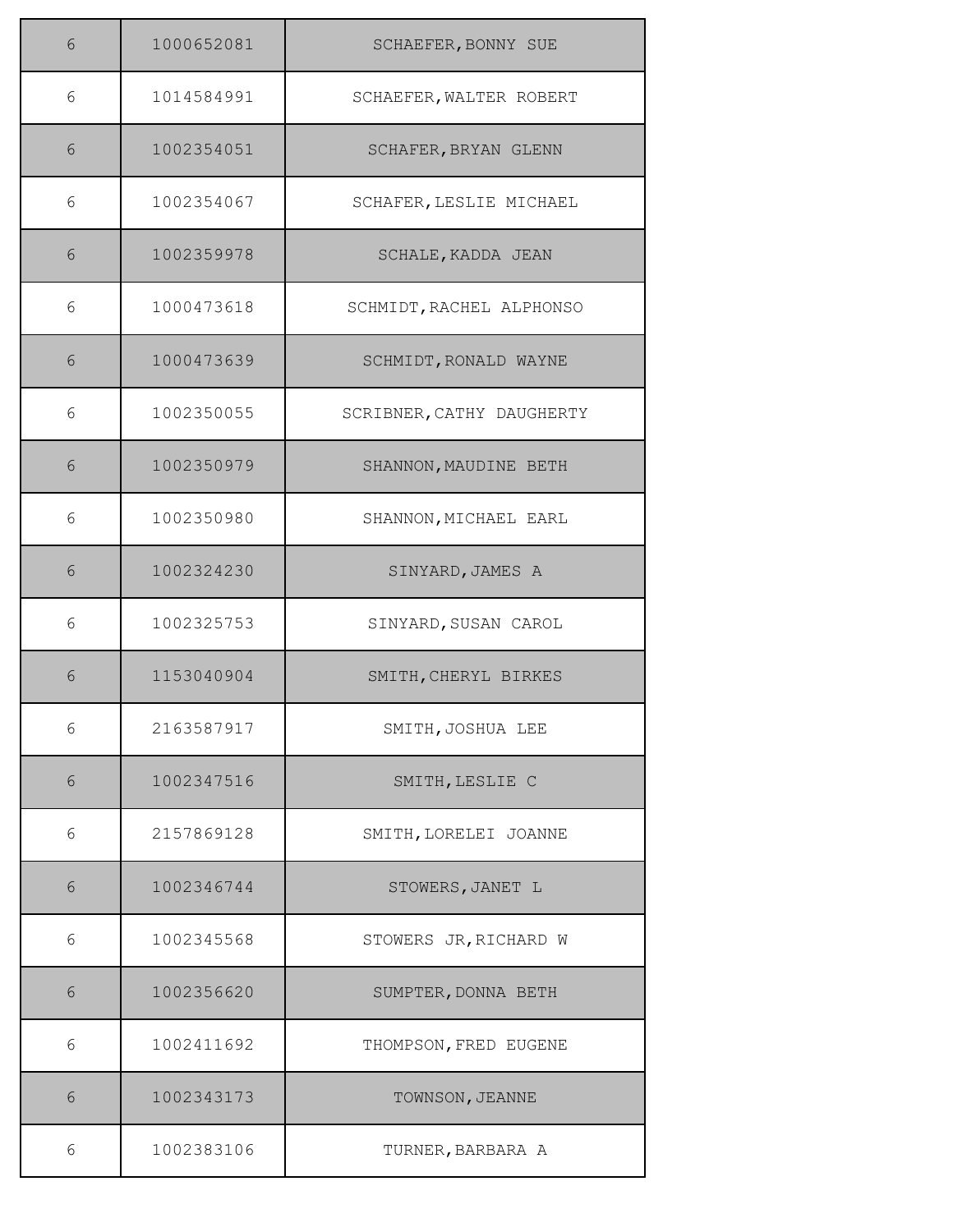| 6 | 1002348362 | VINSON, JANA ELLEN         |
|---|------------|----------------------------|
| 6 | 1002407394 | WALLING, ANDREA BOBBIE     |
| 6 | 1002407409 | WALLING, JERRY WAYNE       |
| 6 | 1002346077 | WELBORN, MARCIA LYNN       |
| 6 | 1002362232 | WELLS, TERRI LEE           |
| 6 | 1002362245 | WELLS, WOODROW WAYNE       |
| 6 | 1002347384 | WOOD, SUZANNE              |
| 6 | 1002347397 | WOOD, WILLIAM RONNIE       |
| 7 | 1002337444 | ALBUS, GINA SUE            |
| 7 | 1002338069 | ALBUS, MICHAEL RAY         |
| 7 | 1089829518 | ALLEN, SHARON M            |
| 7 | 1002373009 | BEEN, ALAN LEE             |
| 7 | 1002372996 | BEEN, PAMELA GAYE          |
| 7 | 1184793282 | BOALES, SANDRA SIMS-KEETON |
| 7 | 1002373182 | CORNELISON, BRENDA T       |
| 7 | 1002372880 | CORNELISON, FLOYD LEE      |
| 7 | 1021547258 | DAUGHERTY, DANNY MCGILL    |
| 7 | 1002350001 | DAUGHERTY, DONNA KAY       |
| 7 | 2129646197 | DOBBS, MEGAN MARIE         |
| 7 | 1002335550 | FORD, BENJAMIN FRANKLIN    |
| 7 | 1002336477 | FORD, PATRICIA ANN         |
| 7 | 1002373225 | FREE, CHERYL J             |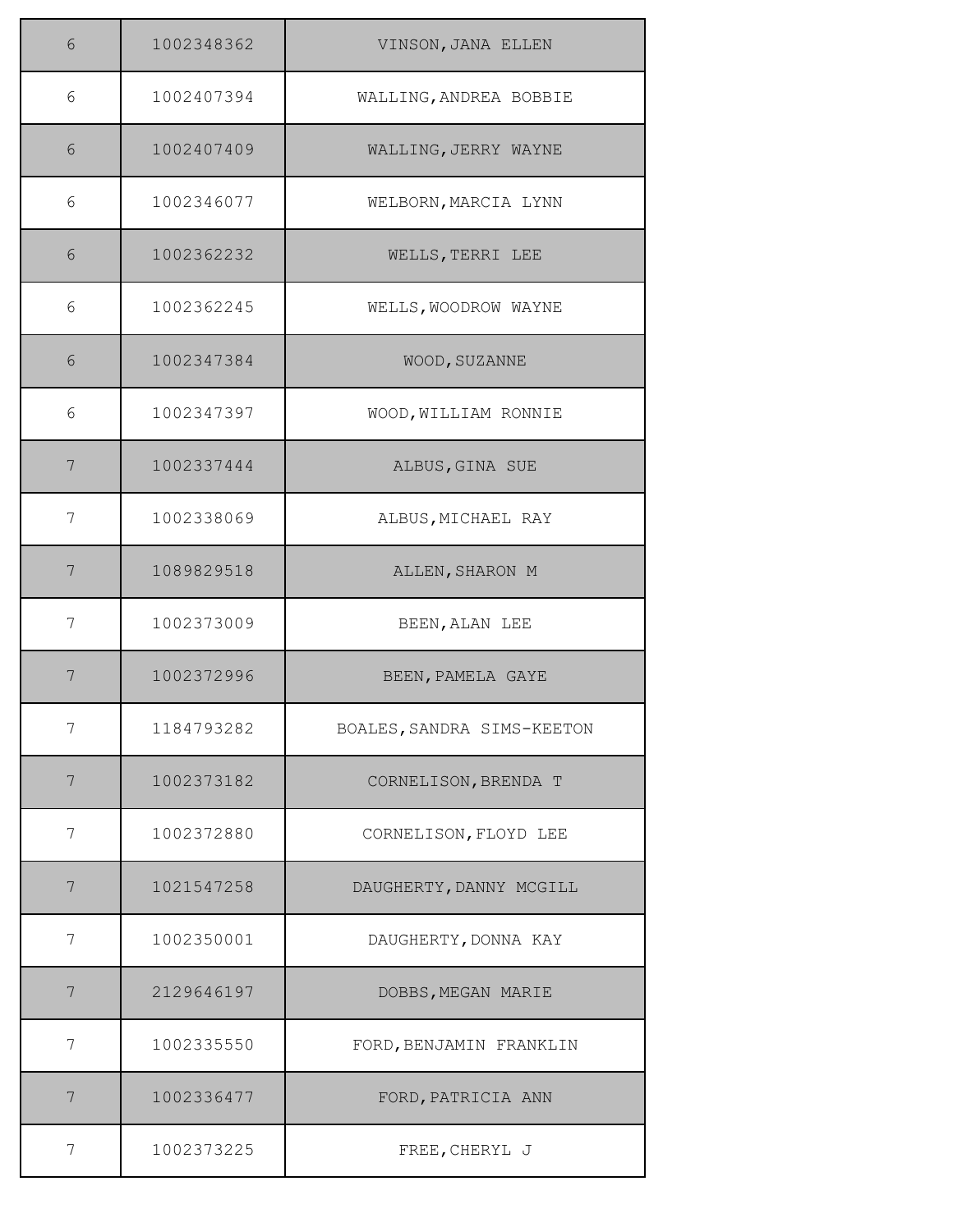| 7                | 1002373256 | FREE, JIMMY LEROY           |
|------------------|------------|-----------------------------|
| 7                | 1025709524 | GARRISON, KIRTUS GLYNN      |
| $\boldsymbol{7}$ | 1011766032 | GRANGE, THOMAS WILLIAM      |
| 7                | 1148674322 | HANKINS, TIMOTHY ALLEN      |
| 7                | 1010041358 | ISON, CHARLOTTE LYNETTE     |
| 7                | 1010826513 | KANE, JOHN EMERY            |
| 7                | 2126813519 | KOEHN, MICHAEL BRANT        |
| 7                | 2166402719 | MADDOX, MICHELLE MARIE      |
| 7                | 1167729958 | MCGRATH, LAURA LOUISE       |
| 7                | 2120062957 | ODELL, AUSTIN DALE          |
| 7                | 1002378765 | RANDALL, DELIA ANN          |
| 7                | 1002347043 | RICHARDSON, TAMMY JO        |
| 7                | 1002386044 | ROBBINS, DORIS JUNE         |
| 7                | 1002323735 | ROGERS JR, BENTON MONROE    |
| 7                | 1181880417 | SHAWN, TINA RENEE           |
| 7                | 1002381098 | SMITH, FRANCES LORRAINE     |
| 7                | 1002387358 | STAFFORD, BELINDA R         |
| 7                | 1002387468 | STAFFORD, JOHN EDWIN        |
| 7                | 1199442770 | STOUFFER, BENJAMIN PADEN    |
| 7                | 1002365765 | STROUD, CAROLYN M           |
| 7                | 1011977355 | WHINERY JR, ORVILLE WILLIAM |
| 7                | 1002339690 | WHINERY, ROBIN              |